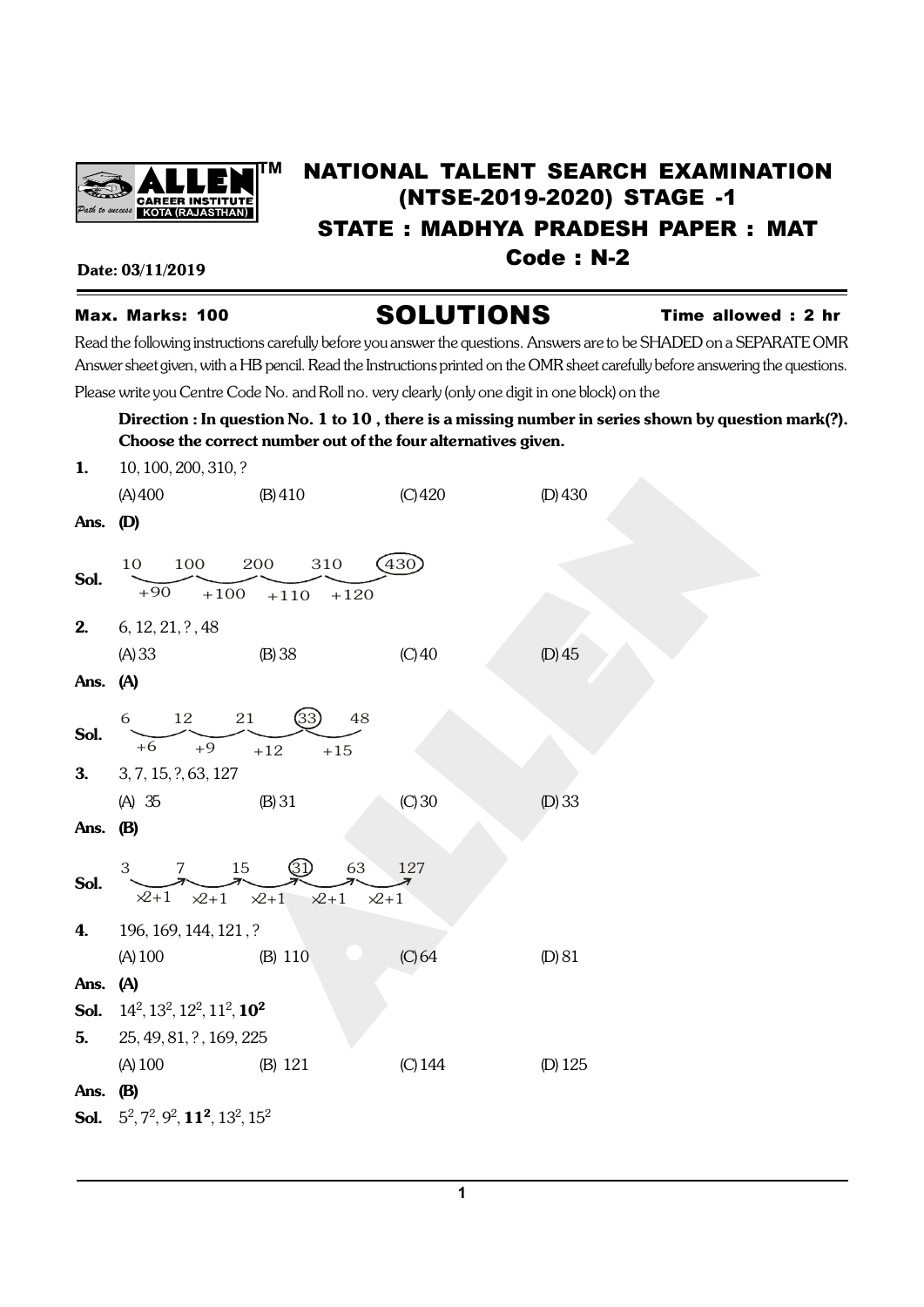| 6.         | 325, 259, 204, 160, ?, 105, 94                                                  |                         |           |                       |  |  |
|------------|---------------------------------------------------------------------------------|-------------------------|-----------|-----------------------|--|--|
|            | (A) 120                                                                         | $(B)$ 125               | (C) 127   | $(D)$ 130             |  |  |
| Ans. $(C)$ |                                                                                 |                         |           |                       |  |  |
| Sol.       | 325<br>259                                                                      | 204<br>160<br>(127      | 105<br>94 |                       |  |  |
|            | $-66$<br>$-55$                                                                  | $-44$<br>$-33$<br>$-22$ | $-11$     |                       |  |  |
| 7.         | 165, 195, 255, 285, 345, ?                                                      |                         |           |                       |  |  |
|            | (A) 375                                                                         | (B) 390                 | (C)420    | $(D)$ 435             |  |  |
| Ans.       | (A)                                                                             |                         |           |                       |  |  |
|            | 165<br>195                                                                      | 285<br>345<br>255       | 375       |                       |  |  |
| Sol.       | $+30$<br>$+60$                                                                  | $+30$<br>$+60$<br>$+30$ |           |                       |  |  |
| 8.         | 1, 3, 4, 8, 15, 27, ?                                                           |                         |           |                       |  |  |
|            | (A) 37                                                                          | (B) 44                  | $(C)$ 50  | (D) 55                |  |  |
| Ans. (C)   |                                                                                 |                         |           |                       |  |  |
| Sol.       | $1 + 3 = 4$                                                                     |                         |           |                       |  |  |
|            | $1 + 3 + 4 = 8$                                                                 |                         |           |                       |  |  |
|            | $3 + 4 + 8 = 15$                                                                |                         |           |                       |  |  |
|            | $4 + 8 + 15 = 27$                                                               |                         |           |                       |  |  |
|            | $8 + 15 + 27 = 50$                                                              |                         |           |                       |  |  |
| 9.         | 6, 11, 21, 36, 56, ?                                                            |                         |           |                       |  |  |
|            | (A) 42                                                                          | (B) 51                  | $(C)$ 81  | $(D)$ 91              |  |  |
| Ans.       | $\mathcal{C}$                                                                   |                         |           |                       |  |  |
|            | (81)<br>6<br>36<br>56<br>11<br>21                                               |                         |           |                       |  |  |
| Sol.       | $+5$<br>$+10\,$<br>$+15$<br>$+20$<br>$+25$                                      |                         |           |                       |  |  |
| 10.        | $3, 15, ?$ , 63, 99, 143,                                                       |                         |           |                       |  |  |
|            | (A) 27                                                                          | (B) 35                  | $(C)$ 45  | (D) 56                |  |  |
| Ans.       | <b>(B)</b>                                                                      |                         |           |                       |  |  |
| Sol.       | $2^2-1$ , $4^2-1$ , $6^2-1$ , $8^2-1$ , $10^2-1$ , $12^2-1$                     |                         |           |                       |  |  |
| 11.        | If 'ROHIT' is coded as 'SPIJU', how will 'MOHIT' be coded?                      |                         |           |                       |  |  |
|            | (A) NPIJU                                                                       | (B) LNGHS               | (C) ZATIU | (D) None of the above |  |  |
| Ans.       | (A)                                                                             |                         |           |                       |  |  |
|            | H<br>R<br>Ο                                                                     | I<br>T                  |           |                       |  |  |
| Sol.       | $\downarrow$ +1 $\downarrow$ +1 $\downarrow$ +1 $\downarrow$ +1 $\downarrow$ +1 |                         |           |                       |  |  |
|            | S<br>P <sub>1</sub><br>$\mathbf{I}$                                             | J U                     |           |                       |  |  |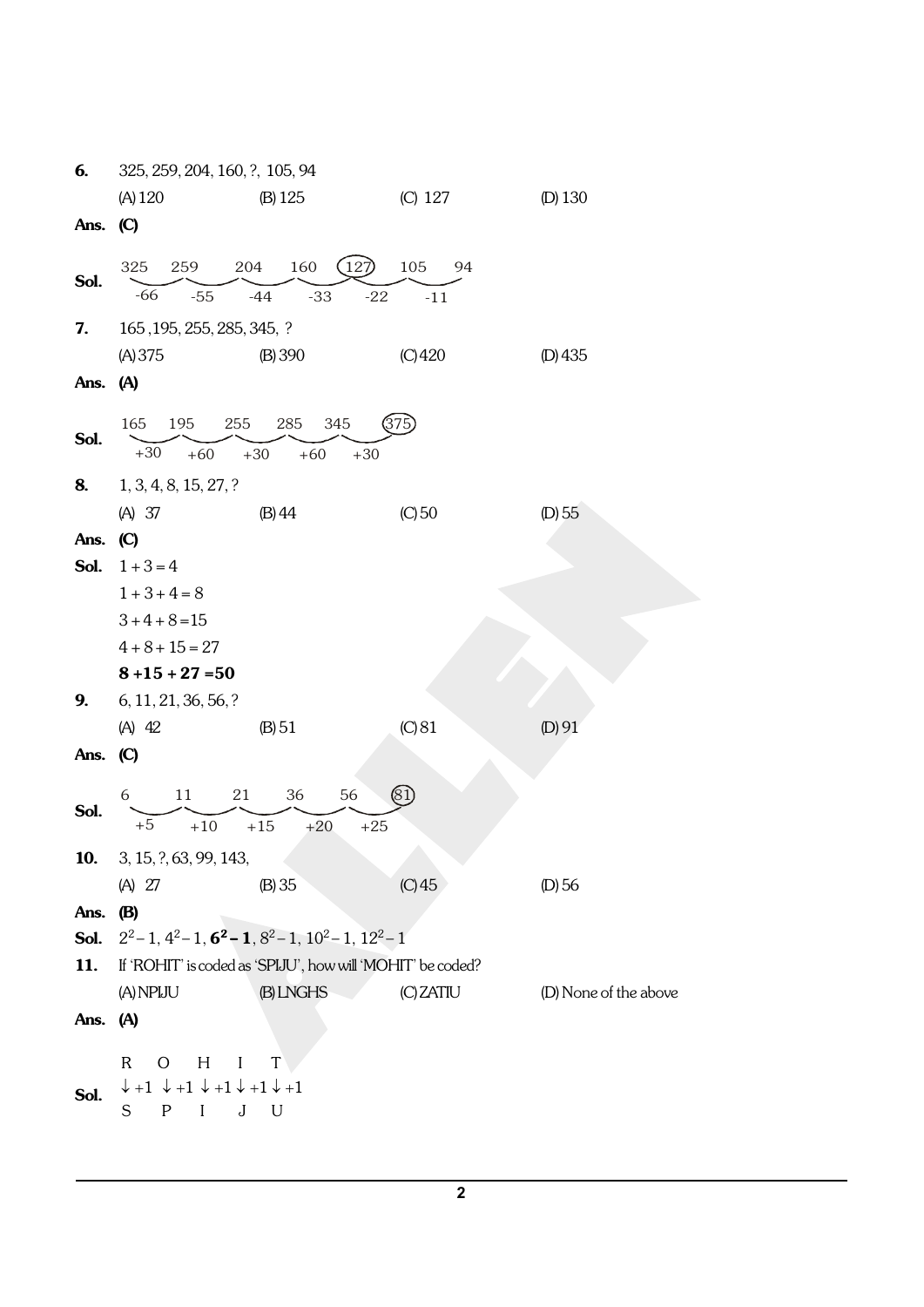$\downarrow$   $\downarrow$   $\downarrow$   $\downarrow$   $\downarrow$  +1 MOHIT NPI JU 12. If 'MEAT' is coded as '135120', how will 'TIME' be coded? (A) 209135 (B) 211395 (C) 26245 (D) None of the above Ans. (A) Sol.  $\downarrow \downarrow \downarrow \downarrow$ M E A T  $135020$ T I M E  $(20(9)(13)(5)$ 13. In a certain code, 'ROAD' is written as 'URDG' How is 'SWAN' written in the code? (A) VXDQ (B) VZDQ (C) VZCP (D) UXDQ Ans. (B) Sol. R O A D U R D G +3 +3 +3 +3 S W A N  $Z$  D Q  $+3$   $+3$   $+3$   $+3$   $+3$ 14. If each letter in the English alphabet is assigned odd Numerical value begining  $A = 1$ ,  $B = 3$ ,  $C = 5$  and so on. What will be the value of the letters of word INDIAN? (A) 86 (B) 88 (C) 89 (D) 96 Ans. (D) **Sol.**  $I + N + D + I + A + N$  (Here  $I = 17, N = 27, D = 7, A = 1$ )  $= 17 + 27 + 7 + 17 + 1 + 27$  $= 96$ 15. In a certain language 'LUTE' is written as 'MUTE' & 'FATE' is written as 'GATE', then how will 'BLUE' be written? (A) CLUE (B) GLUE (C) FLUE (D) SLUE Ans. (A) Sol. L U T E M U T E  $t^{+1}$  and F A T E G A T E  $t^{+1}$  then  $B_{\perp+1}$  U E C L U E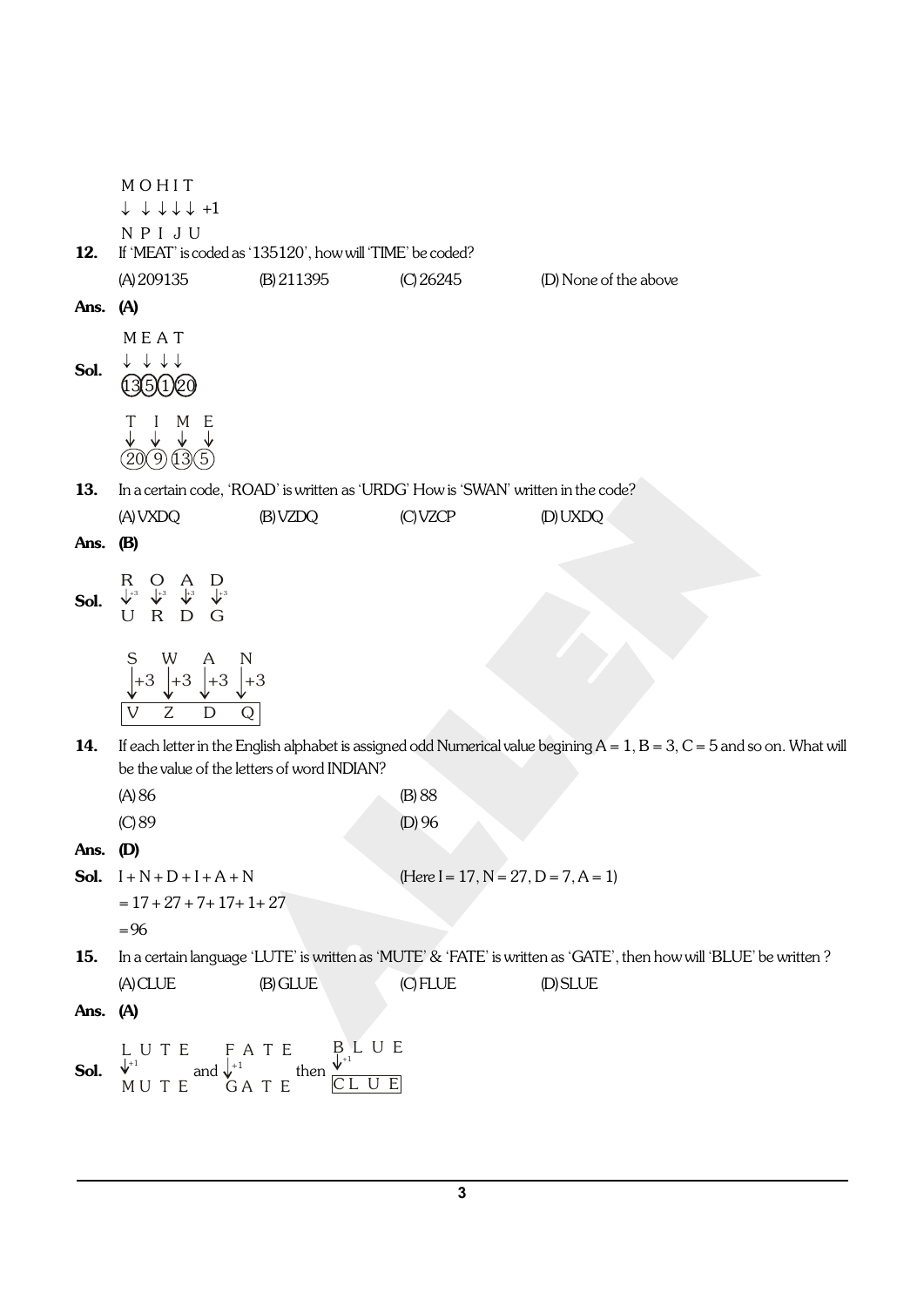|      |                                       |                                                                 |                                                                                    | $\alpha$ . In question for to to 20, or the four given anematives, find the out one                                                                                                                       |
|------|---------------------------------------|-----------------------------------------------------------------|------------------------------------------------------------------------------------|-----------------------------------------------------------------------------------------------------------------------------------------------------------------------------------------------------------|
| 16.  | (A) Fast - Slow                       |                                                                 | (B) Bright - Dark                                                                  |                                                                                                                                                                                                           |
|      | (C) Day - Night                       |                                                                 | (D) Valley - Depth                                                                 |                                                                                                                                                                                                           |
| Ans. | (D)                                   |                                                                 |                                                                                    |                                                                                                                                                                                                           |
| Sol. |                                       | Except (D), rest are opposite to each other.                    |                                                                                    |                                                                                                                                                                                                           |
| 17.  | (A) Zebra                             |                                                                 | $(B)$ Lion                                                                         |                                                                                                                                                                                                           |
|      | (C) Tiger                             |                                                                 | (D) Horse                                                                          |                                                                                                                                                                                                           |
| Ans. | (D)                                   |                                                                 |                                                                                    |                                                                                                                                                                                                           |
| Sol. |                                       |                                                                 | Except (D), rest are wild animals, while HORSE is the domestic animal.             |                                                                                                                                                                                                           |
| 18.  | (A) January                           |                                                                 | (B) May                                                                            |                                                                                                                                                                                                           |
|      | (C) November                          |                                                                 | (D) July                                                                           |                                                                                                                                                                                                           |
| Ans. | $\mathbf{C}$                          |                                                                 |                                                                                    |                                                                                                                                                                                                           |
| Sol. |                                       | Except 'November' all given months have 31 days.                |                                                                                    |                                                                                                                                                                                                           |
| 19.  | (A) Radish                            |                                                                 | (B) Carrot                                                                         |                                                                                                                                                                                                           |
|      | (C) Spinach                           |                                                                 | (D) Potatoes                                                                       |                                                                                                                                                                                                           |
| Ans. | $\mathbf{C}$                          |                                                                 |                                                                                    |                                                                                                                                                                                                           |
| Sol. | Except spinach, all grow underground. |                                                                 |                                                                                    |                                                                                                                                                                                                           |
| 20.  | (A) 333                               | (B) 153                                                         | (C) 783                                                                            | (D) 213                                                                                                                                                                                                   |
| Ans. | (D)                                   |                                                                 |                                                                                    |                                                                                                                                                                                                           |
| Sol. | Except (D),                           |                                                                 |                                                                                    |                                                                                                                                                                                                           |
|      |                                       | rest of the numbers like 333, 153, 783 having digital sum is 9. |                                                                                    |                                                                                                                                                                                                           |
| 21.  | class?                                |                                                                 |                                                                                    | If 'cook' is called 'butler' is 'manager' 'manager' is 'teacher', 'teacher' is 'clerk' & 'clerk' is 'principal', who will teach in a                                                                      |
|      | (A) Clerk                             | $(B)$ Cook                                                      | (C) Butler                                                                         | (D) Manager                                                                                                                                                                                               |
| Ans. | (A)                                   |                                                                 |                                                                                    |                                                                                                                                                                                                           |
| Sol. | Teacher is clerk.                     |                                                                 |                                                                                    |                                                                                                                                                                                                           |
| 22.  | sky?                                  |                                                                 |                                                                                    | If 'Black' means 'Pink', 'Pink' means 'Blue' 'Blue' means 'White', 'White' means 'Yellow', then what is the colour of clear                                                                               |
|      | (A) Brown                             | $(B)$ Pink                                                      | (C) Red                                                                            | (D) Blue                                                                                                                                                                                                  |
| Ans. | <b>(B)</b>                            |                                                                 |                                                                                    |                                                                                                                                                                                                           |
| Sol. | Pink means blue                       |                                                                 |                                                                                    |                                                                                                                                                                                                           |
|      |                                       |                                                                 |                                                                                    | Direction : In question No. 23 to 35, one of the four alternatives given under the each question<br>satisfies the same relation as is found between two patterns to the left of the sign $:$ given in the |
|      |                                       | question. Find the correct alternative.                         |                                                                                    |                                                                                                                                                                                                           |
| 23.  | Virat Kohli: Cricket: Marykom: ?      |                                                                 |                                                                                    |                                                                                                                                                                                                           |
|      | $(A)$ Boxing                          | (B) Badminton                                                   | (C) Cricket                                                                        | (D) Tennis                                                                                                                                                                                                |
| Ans. | (A)                                   |                                                                 |                                                                                    |                                                                                                                                                                                                           |
| Sol. |                                       |                                                                 | As virat kohli is related to cricket in the same way marykom is related to boxing. |                                                                                                                                                                                                           |

## Direction : In question No. 16 to 20, of the four given alternatives, find the odd one out.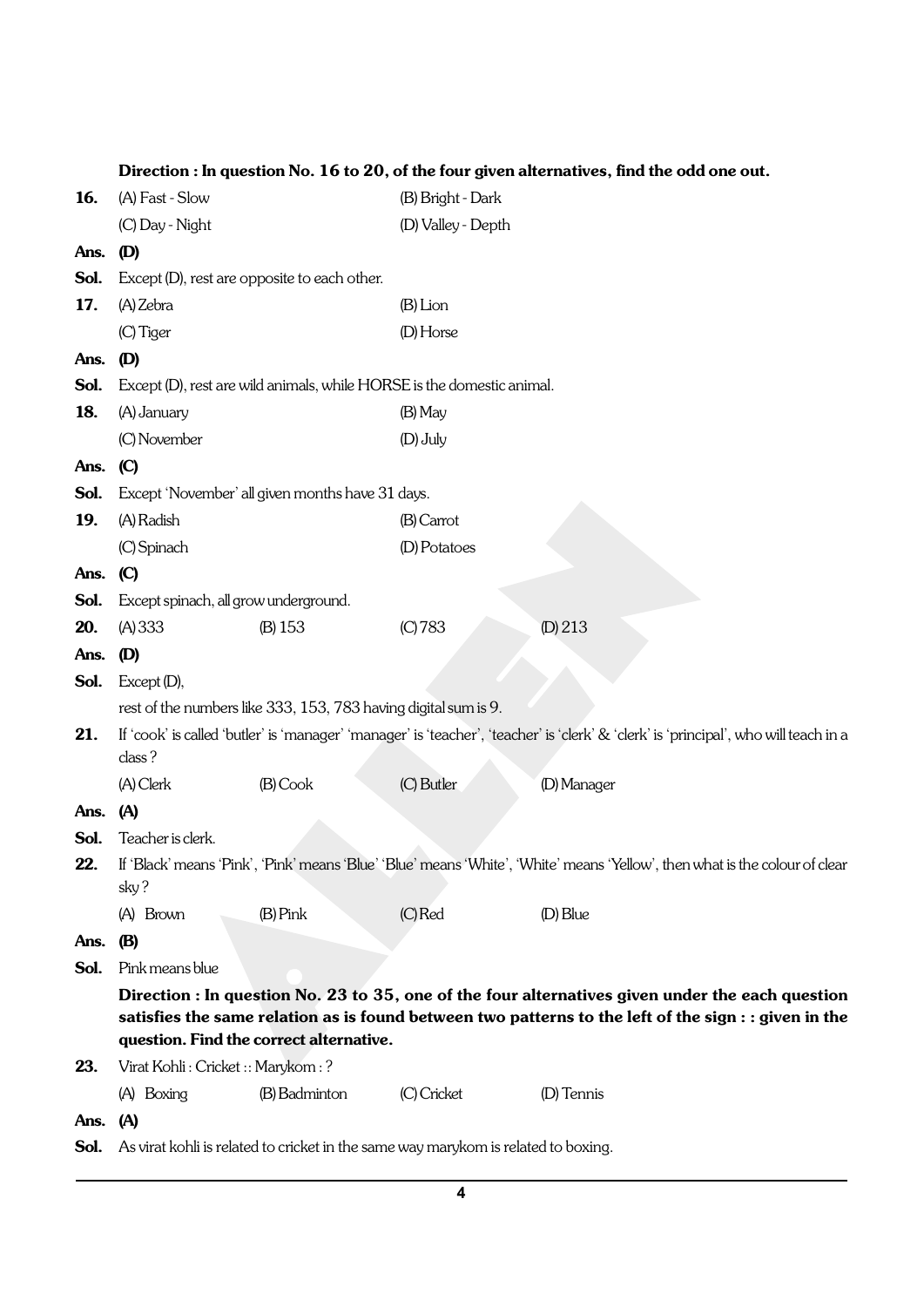| 24.  | 81:3::16:?                             |                                                                                      |                          |                                                                                                   |  |
|------|----------------------------------------|--------------------------------------------------------------------------------------|--------------------------|---------------------------------------------------------------------------------------------------|--|
|      | (A) 2                                  | $(B)$ 4                                                                              | (C)9                     | $(D)$ 12                                                                                          |  |
| Ans. | (A)                                    |                                                                                      |                          |                                                                                                   |  |
| Sol. | $81 = 3^4$                             |                                                                                      |                          |                                                                                                   |  |
|      | $\therefore 16 = 2^4$                  |                                                                                      |                          |                                                                                                   |  |
| 25.  | Aeroplane: Hanger:: Car: ?             |                                                                                      |                          |                                                                                                   |  |
|      | $(A)$ Port                             | (B) Garage                                                                           | (C) Depot                | (D) Harbour                                                                                       |  |
| Ans. | <b>(B)</b>                             |                                                                                      |                          |                                                                                                   |  |
| Sol. |                                        | Keeping place of aeroplane is hanger in the same way keeping place of car is garage. |                          |                                                                                                   |  |
| 26.  | Bees: Swarm:: Cattle: ?                |                                                                                      |                          |                                                                                                   |  |
|      | $(A)$ Mob                              | $(B)$ Flock                                                                          | (C) Herd                 | (D) Shoal                                                                                         |  |
| Ans. | $\mathcal{C}$                          |                                                                                      |                          |                                                                                                   |  |
| Sol. |                                        | Group of bees is swarm in the same way group of cattle is called herd.               |                          |                                                                                                   |  |
| 27.  | Rupee: India:: Yen:?                   |                                                                                      |                          |                                                                                                   |  |
|      | (A) Turkey                             | (B) Bangladesh                                                                       | $(C)$ Japan              | (D) Pakistan                                                                                      |  |
| Ans. | $\mathbf{C}$                           |                                                                                      |                          |                                                                                                   |  |
| Sol. |                                        | Rupee is the currency of India in the same way as Yen is the currency of Japan.      |                          |                                                                                                   |  |
| 28.  | Air: Atmosphere:: Water: ?             |                                                                                      |                          |                                                                                                   |  |
|      | (A) Hydrosphere                        | (B) Ecosphere                                                                        | (C) Biosphere            | (D) Stratosphere                                                                                  |  |
| Ans. | (A)                                    |                                                                                      |                          |                                                                                                   |  |
| Sol. | First constitutes the second.          |                                                                                      |                          |                                                                                                   |  |
| 29.  | Mumbai : Maharashtra :: Raipur : ?     |                                                                                      |                          |                                                                                                   |  |
|      | (A) Gujarat                            | (B) Kerala                                                                           | (C) Chhatisgarh          | (D) Jharkhand                                                                                     |  |
| Ans. | $\mathbf{C}$                           |                                                                                      |                          |                                                                                                   |  |
| Sol. |                                        |                                                                                      |                          | Mumbai is the capital of Maharashtra in the same way Raipur is the capital of Chhattisgarh.       |  |
| 30.  | Ship: Sea:: Camel: ?                   |                                                                                      |                          |                                                                                                   |  |
|      | (A) Forest                             | (B) Mountain                                                                         | (C) Land                 | (D) Desert                                                                                        |  |
| Ans. | (D)                                    |                                                                                      |                          |                                                                                                   |  |
| Sol. |                                        |                                                                                      |                          | Ship is the means of transport in sea. Similarly, Camel is the means of transport in desert.      |  |
| 31.  | Thermometer: Temperature:: Barometer:? |                                                                                      |                          |                                                                                                   |  |
|      | (A) Pressure                           |                                                                                      | (B) Humidity             |                                                                                                   |  |
|      | (C) Electric current                   |                                                                                      | (D) Earthquake Intensity |                                                                                                   |  |
| Ans. | (A)                                    |                                                                                      |                          |                                                                                                   |  |
| Sol. |                                        |                                                                                      |                          | Thermometer is used to measure temperature in the same way Barometer is used to measure pressure. |  |
| 32.  | Dog: Rabbies: Mosquito: ?              |                                                                                      |                          |                                                                                                   |  |
|      | (A) Sting                              | (B) Malaria                                                                          | (C) Death                | (D) Plague                                                                                        |  |
| Ans. | <b>(B)</b>                             |                                                                                      |                          |                                                                                                   |  |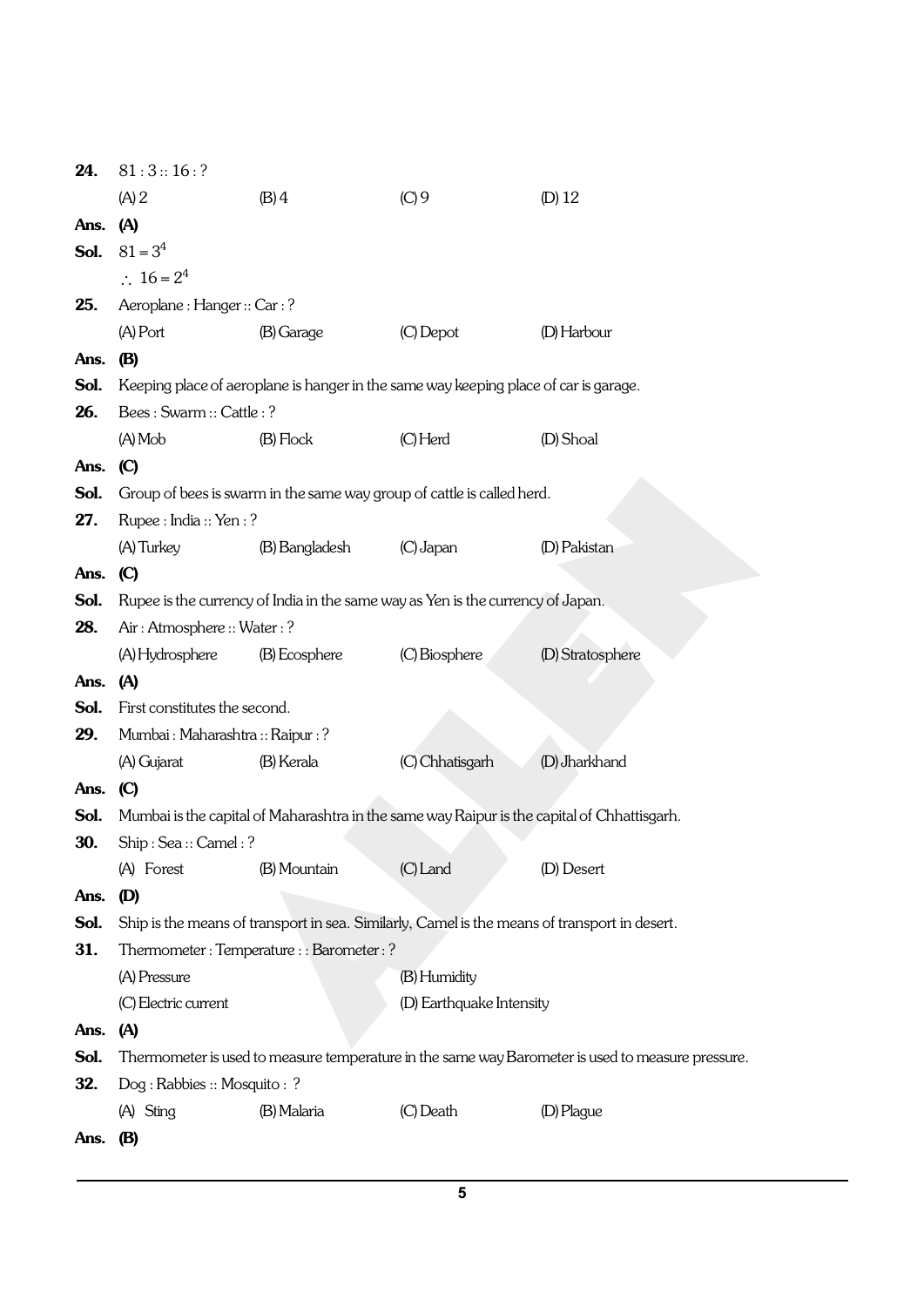|            | <b>Sol.</b> The bite of the first causes the second.                                            |            |                                                                              |            |  |
|------------|-------------------------------------------------------------------------------------------------|------------|------------------------------------------------------------------------------|------------|--|
| 33.        | Tuberculosis : Lungs : : Cataract : ?                                                           |            |                                                                              |            |  |
|            | $(A)$ Ear                                                                                       | (B) Throat | $(C)$ Eyes                                                                   | (D) Skin   |  |
| Ans. $(C)$ |                                                                                                 |            |                                                                              |            |  |
| Sol.       |                                                                                                 |            | Tuberculosis is a disease of lungs similarly, cataract is a disease of eyes. |            |  |
| 34.        | AB:ZY::CD:?                                                                                     |            |                                                                              |            |  |
|            | $(A)$ XW                                                                                        | $(B)$ WV   | (C) XY                                                                       | $(D)$ WX   |  |
| Ans. $(A)$ |                                                                                                 |            |                                                                              |            |  |
|            | <b>Sol.</b> $AB:ZY:CD: \boxed{XW}$                                                              |            |                                                                              |            |  |
|            | Position of given letters are same from the beginning and from the end in the English alphabet. |            |                                                                              |            |  |
| 35.        | Cruel: Kind :: Lazy: ?                                                                          |            |                                                                              |            |  |
|            | (A) Alert                                                                                       | (B) Sharp  | (C) Interest                                                                 | (D) Shrewd |  |
| Ans. $(A)$ |                                                                                                 |            |                                                                              |            |  |

Sol. Curel is Antonym of kind

Similarly, Lazy is antonym of Alert.

Direction : Four types of figures (a), (b), (c) & (d) are given for question No. 36 to 39. One of the figure type represents the relation of 3 types of things. Select the right answer.

|      |                                                  | (b)<br>(a) | (c)     | (d)   |
|------|--------------------------------------------------|------------|---------|-------|
| 36.  | Bus; Car; Vehicle                                |            |         |       |
|      | $(A)$ a                                          | (B) b      | $(C)$ c | (D) d |
| Ans. | <b>(B)</b>                                       |            |         |       |
| Sol. | Bus and Car both are type of vehicle.            |            |         |       |
| 37.  | Week, Day, Year                                  |            |         |       |
|      | $(A)$ a                                          | (B) b      | $(C)$ c | (D) d |
| Ans. | (A)                                              |            |         |       |
| Sol. | Day is part of week, week is part of year.       |            |         |       |
| 38.  | Thief, Criminal, Judge                           |            |         |       |
|      | $(A)$ a                                          | (B) b      | $(C)$ c | (D) d |
| Ans. | $\left(\text{C}\right)$                          |            |         |       |
| Sol. | All thiefs are criminals and Judge is different. |            |         |       |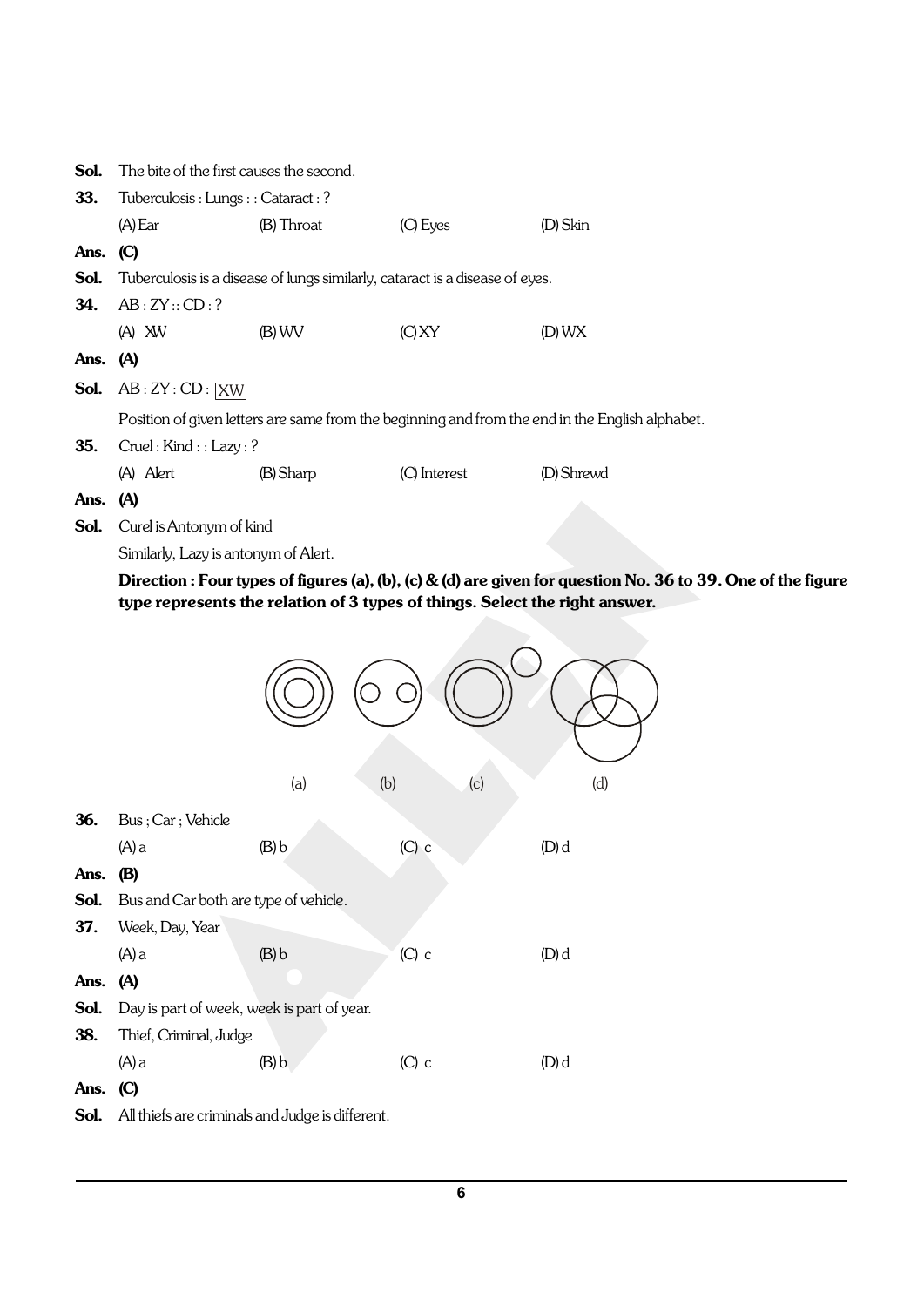| <b>39.</b> Professor, Researcher, Scientist |       |         |         |  |
|---------------------------------------------|-------|---------|---------|--|
| $(A)$ a                                     | (B) b | $(C)$ c | $(D)$ d |  |

Ans. (D)

- Sol. Professors can be Researcher Researcher can be Scientist & Scientist can be Professors.
- 40. Which number is in all Geometrical figures?



#### Ans. (B)

- Sol. 4 Lies in all the figures.
- 41. Rohit travels 7 km to the North. He then turns right and walks 4 km. He again turns right & moves 4 km forward. How many km is he from the starting point

|          | (A)<br>6km              | $(B)$ 5 km                                                                    | (C)9 km        | $(D)$ 15 km   |
|----------|-------------------------|-------------------------------------------------------------------------------|----------------|---------------|
| Ans. (B) |                         |                                                                               | $4 \text{ km}$ |               |
| Sol.     | $AD = 4 km$             |                                                                               | В∧             | $\mathcal{C}$ |
|          | $AO = 3 km$             |                                                                               |                | 4 km          |
|          | OD = $\sqrt{4^2 + 3^2}$ |                                                                               | 4 km<br>7 km A | D             |
|          | $OD = \sqrt{16 + 9}$    |                                                                               | 3 km           |               |
|          | $OD = \sqrt{25} = 5km$  |                                                                               |                |               |
| 42.      |                         | Pointing to a man, a woman said, "He is the son of only son of my grandfather |                |               |

 $r$ ". How is that man related to woman ? (A) Uncle (B) Brother (C) Cousin (D) None of these

Ans. (B)

Sol.



 $\therefore$  Man is the brother of woman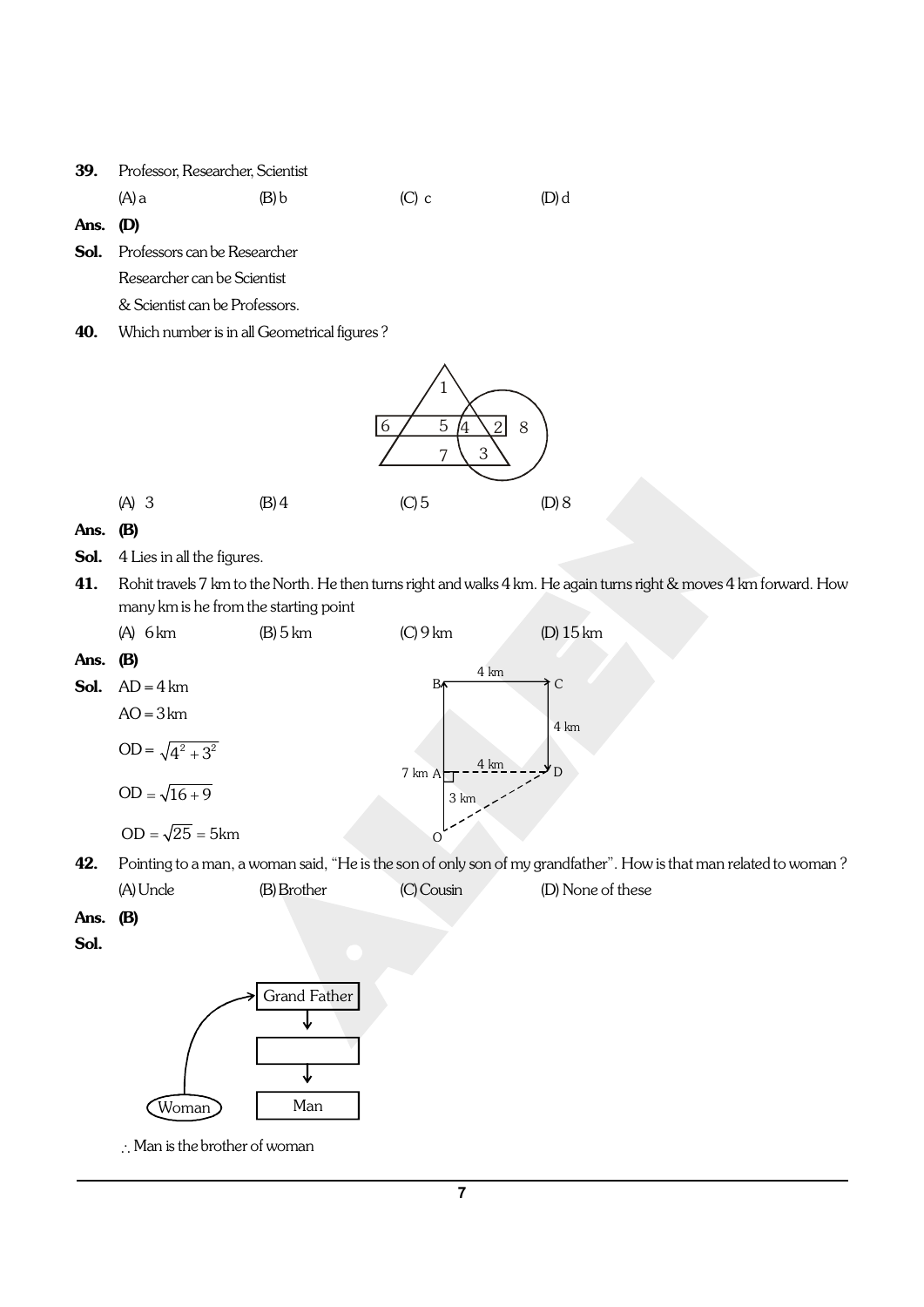43. What is the product of all the Numbers in the Dial of a Telephone? (A) 158480 (B) 0 (C) 159450 (D) 159480 Ans. (B) Sol. When all the numbers are multiplied will give O.  $\therefore$  0 × 1 × 2 × 3 × 4 × 5 × 6 × 7 × 8 × 9 = 0 44. If  $\div$  means  $\div$ ,  $\div$  means  $\div$ ,  $\div$  means  $\div$  and  $\div$  means  $\div$  find the value of 16  $\times$  3 + 5 - 2  $\div$  4. (A) 9 (B) 10 (C) 19 (D) None of these Ans. (A) **Sol.**  $16 \times 3 + 5 - 2 \div 4$  $16 + 3 - 5 \div 2 \times 4$  $16 + 3 - \frac{5}{2} \times 4$  $16 + 3 - 5 \times 2$  $16 + 3 - 10$ 19 - 10  $= 9$ 45. If ' $\lt'$  means '-', '>' means '+' and '\$' means '+', then what would be the value of  $27 > 81\frac{6}{9} < 6$ ? (A) 6 (B) 33 (C) 36 (D) 30 Ans. (D) **Sol.**  $27 > 81$   $\frac{6}{5}$   $9 < 6$  $\Rightarrow$  27 + 81  $\div$  9 - 6  $\rightarrow$  27 + 9 - 6  $\Rightarrow$  30 **46.** If the seventh  $(7<sup>th</sup>)$  day of the month is Tuesday, what day will it be on the  $19<sup>th</sup>$  day of the month ? (A) Sunday (B) Monday (C) Wednesday (D) Friday Ans. (A) **Sol.**  $7^{\text{th}}$  - Tuesday  $\Rightarrow 19 - 7 \Rightarrow 12$  $\Rightarrow \frac{12}{7} \Rightarrow r = 5$  [odd days] Tuesday +  $5 \Rightarrow$  Sunday 47. Rohan ranks  $7<sup>th</sup>$  from the top and  $26<sup>th</sup>$  from the bottom in a class. How many students are there in the class ? (A) 31 (B) 32 (C) 33 (D) 34 Ans. (B)

**8**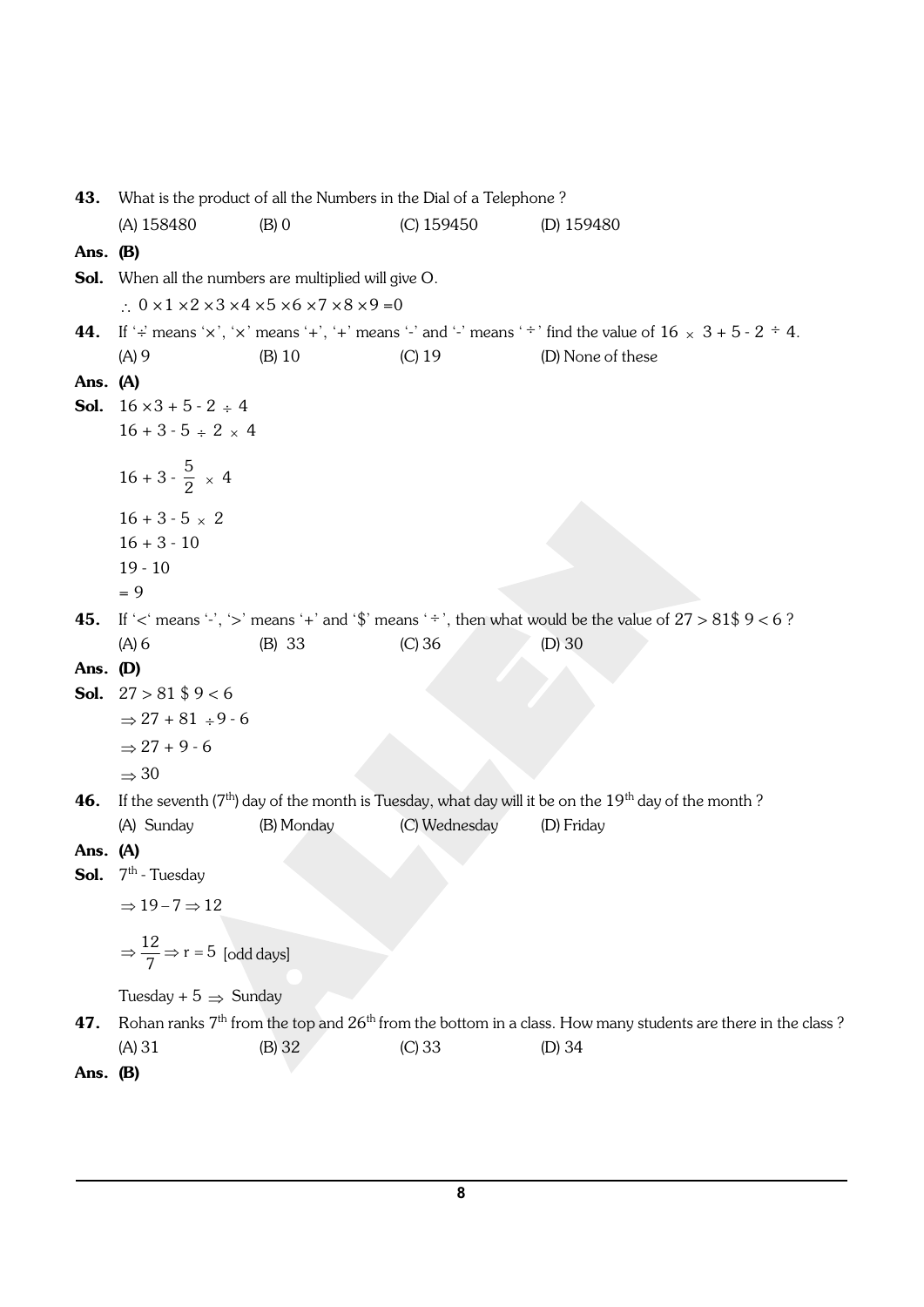

**9**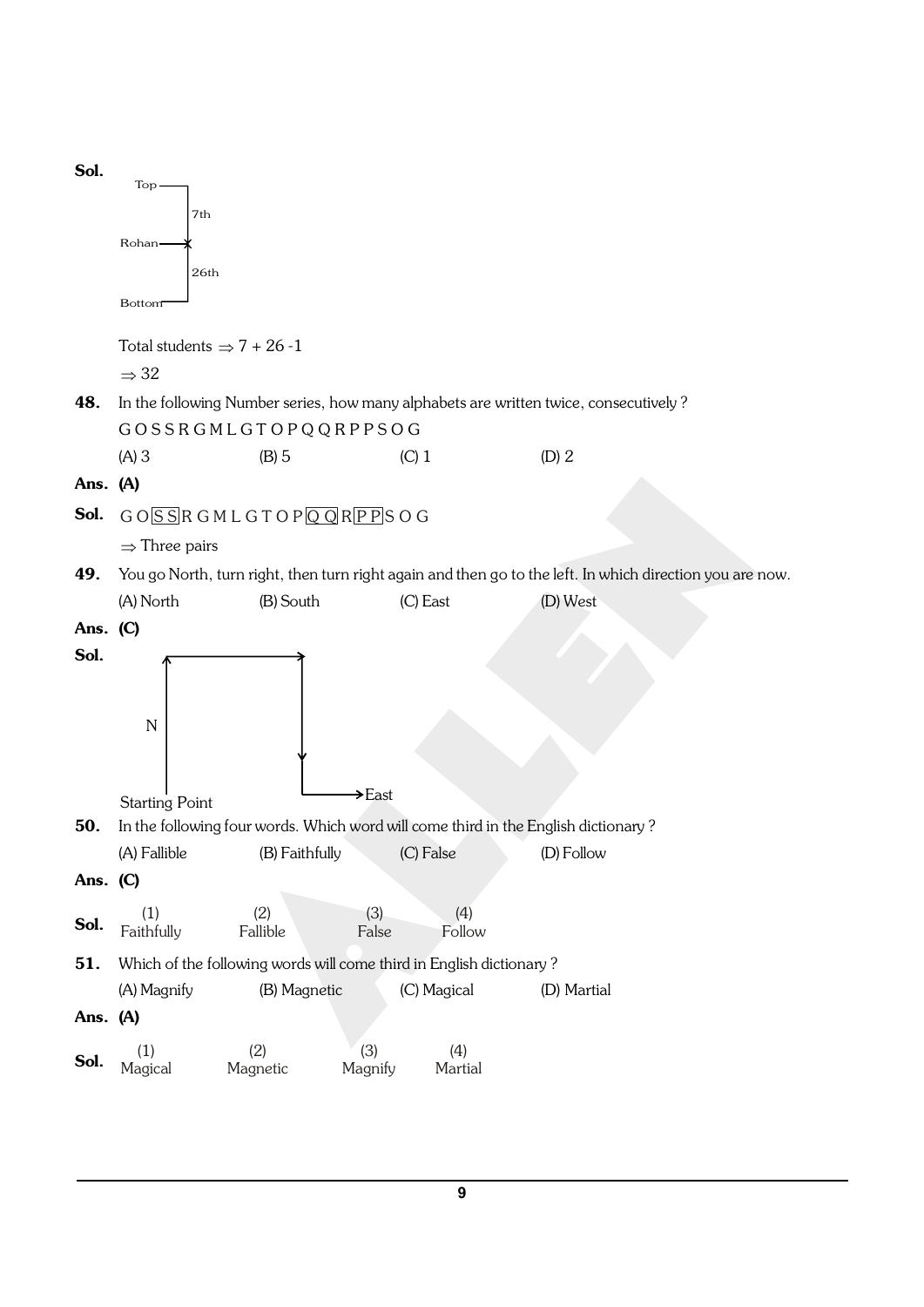| 52.        | $66 \times 83 = 8636$                                                                 |                                                               |                                                                                   |           |
|------------|---------------------------------------------------------------------------------------|---------------------------------------------------------------|-----------------------------------------------------------------------------------|-----------|
|            | $56 \times 73 = 7635$                                                                 |                                                               |                                                                                   |           |
|            | $46 \times 63 = 6634$                                                                 |                                                               |                                                                                   |           |
|            | $36 \times 53 = ?$                                                                    |                                                               |                                                                                   |           |
|            | (A) 5633                                                                              | (B) 5643                                                      | (C) 5655                                                                          | (D) 5663  |
| Ans. $(A)$ |                                                                                       |                                                               |                                                                                   |           |
| Sol.       | (4)(2)<br>(1)(3)                                                                      |                                                               |                                                                                   |           |
|            | $66 \times 83 = 836$                                                                  |                                                               |                                                                                   |           |
|            | $56 \times 73 = 7635$                                                                 |                                                               |                                                                                   |           |
|            | $46 \times 63 = 6634$                                                                 |                                                               |                                                                                   |           |
|            | $36 \times 53 = 5633$                                                                 |                                                               |                                                                                   |           |
| 53.        |                                                                                       | If $9 - 3 - 1 = 913$ , $6 - 5 - 4 = 645$ , then $8 - 7 - 0 =$ |                                                                                   |           |
|            | (A) 708                                                                               | (B) 780                                                       | (C) 807                                                                           | (D) $804$ |
| Ans. $(C)$ |                                                                                       |                                                               |                                                                                   |           |
| Sol.       | $(1)$ $(3)$ $(2)$                                                                     |                                                               |                                                                                   |           |
|            | $9 - 3 - 1 = 913$                                                                     |                                                               |                                                                                   |           |
|            | $(1)$ $(3)$ $(2)$<br>$6 - 5 - 4 = 645$                                                |                                                               |                                                                                   |           |
|            | $(1)$ $(3)$ $(2)$                                                                     |                                                               |                                                                                   |           |
|            | $8 - 7 - 0 = 807$                                                                     |                                                               |                                                                                   |           |
| 54.        |                                                                                       |                                                               | On subtracting 9 from this number, its digits are reversed. Point out the number. |           |
|            | (A) 36                                                                                | (B) 45                                                        | (C) 54                                                                            | (D) $27$  |
| Ans.       | $\mathbf{C}$                                                                          |                                                               |                                                                                   |           |
| Sol.       | Checking by options                                                                   |                                                               |                                                                                   |           |
|            | $(A)$ 36 - 9 = 27                                                                     |                                                               |                                                                                   |           |
|            | $(B)$ 45 - 9 = 36                                                                     |                                                               |                                                                                   |           |
|            | $(C)$ 54 - 9 = 45                                                                     |                                                               |                                                                                   |           |
|            | (D) $27 - 9 = 38$                                                                     |                                                               |                                                                                   |           |
|            |                                                                                       | Clearly '54' is reverse and we get '45' on subtracting 9.     |                                                                                   |           |
| 55.        | How many 4's are there in the series below which are preceded by 8 and followed by 0. |                                                               |                                                                                   |           |
|            | 840480480480840804804840804                                                           |                                                               |                                                                                   |           |
|            | (A) 2                                                                                 | (B)3                                                          | $(C)$ 4                                                                           | $(D)$ 5   |
| Ans.       | <b>(B)</b>                                                                            |                                                               |                                                                                   |           |
| Sol.       | 4's preceded by 8 and followed by 0.<br>$\therefore$ we want '840'.                   |                                                               |                                                                                   |           |
|            | 840480480480840804804840804                                                           |                                                               |                                                                                   |           |
|            | We are having 3 combination in the series.                                            |                                                               |                                                                                   |           |
|            |                                                                                       |                                                               |                                                                                   |           |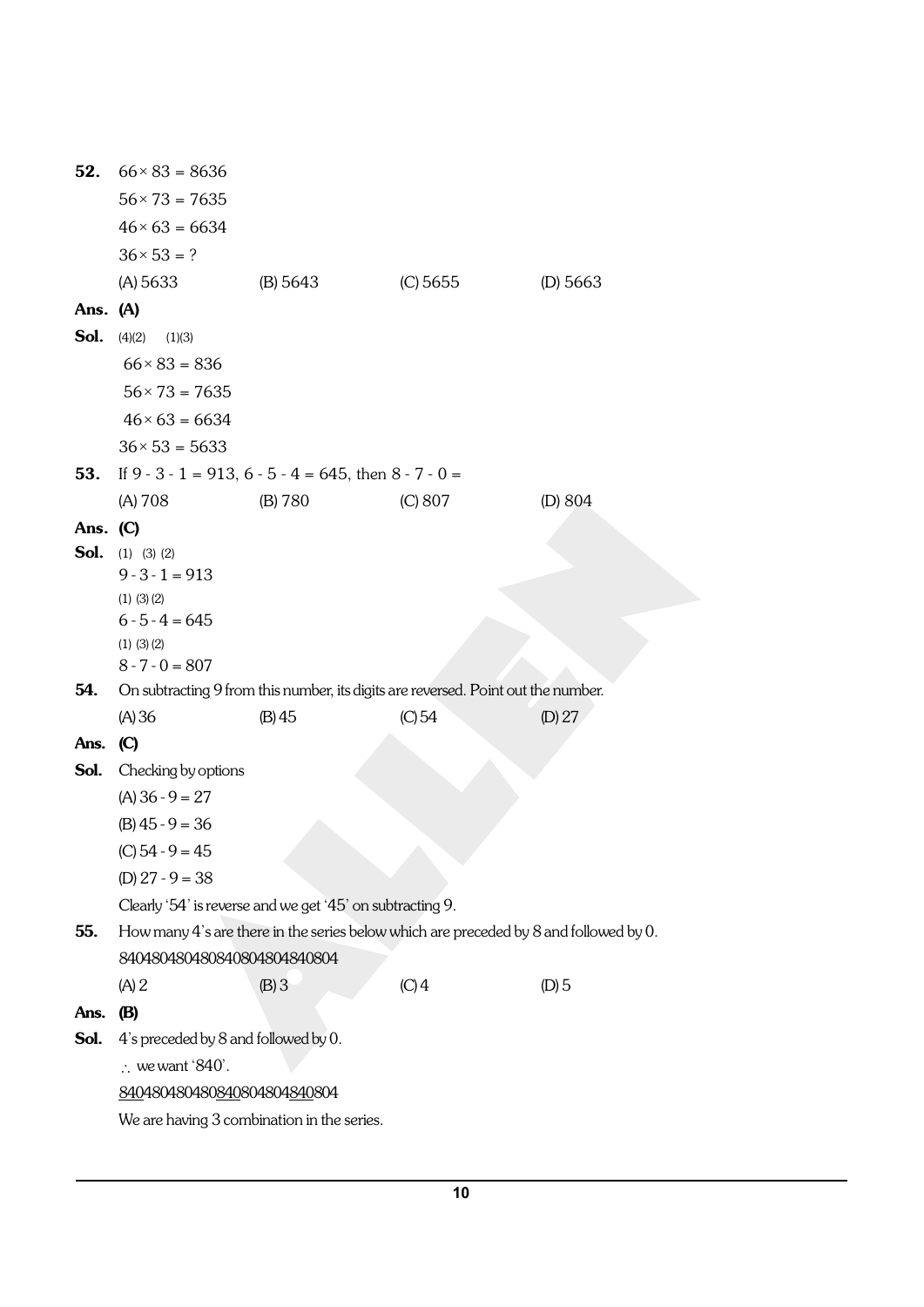56. An athlete runs 10 km in 30 min. Then his speed in km/h is

(A) 25 km/h (B) 20 km/h (C) 30 km/h (D) 10 km/h

#### Ans. (B)

**Sol.** 10 km in 30 min.

10 km in 
$$
\frac{30}{60}
$$
 hr.

 $\Rightarrow$  10 km in 0.5 hr

 $Speed = \frac{distance}{Time}$ 

$$
Speed = \frac{10}{0.5} \Rightarrow \frac{100}{5} = 20 \,\text{km} / \,\text{hr}
$$

57. A and B together can do a piece of work in 6 days. A alone can do it in 9 days. In how many days can B alone do it.

| $(A)$ 18 | $(B)$ 14 | $(C)$ 16 | $(D)$ 20 |
|----------|----------|----------|----------|
| .        |          |          |          |

### Ans. (A)

i.

**Sol.** 
$$
\left[\left(\frac{1}{A}\right) + \left(\frac{1}{B}\right)\right] \times 6 = 1
$$
 ......(1)

According to question

$$
\left(\frac{1}{A}\right) \times 9 = 1 \Rightarrow A = 9
$$

Put value of A in equation. (1)

$$
\left(\frac{1}{9} + \frac{1}{B}\right) = \frac{1}{6}
$$

$$
\Rightarrow \frac{1}{B} = \frac{1}{6} - \frac{1}{9}
$$

$$
\Rightarrow \frac{1}{B} = \frac{9 - 6}{54}
$$

$$
\frac{1}{B} = \frac{3}{54}
$$

$$
B = 18
$$

$$
\therefore \left(\frac{1}{B}\right) \times d = 1
$$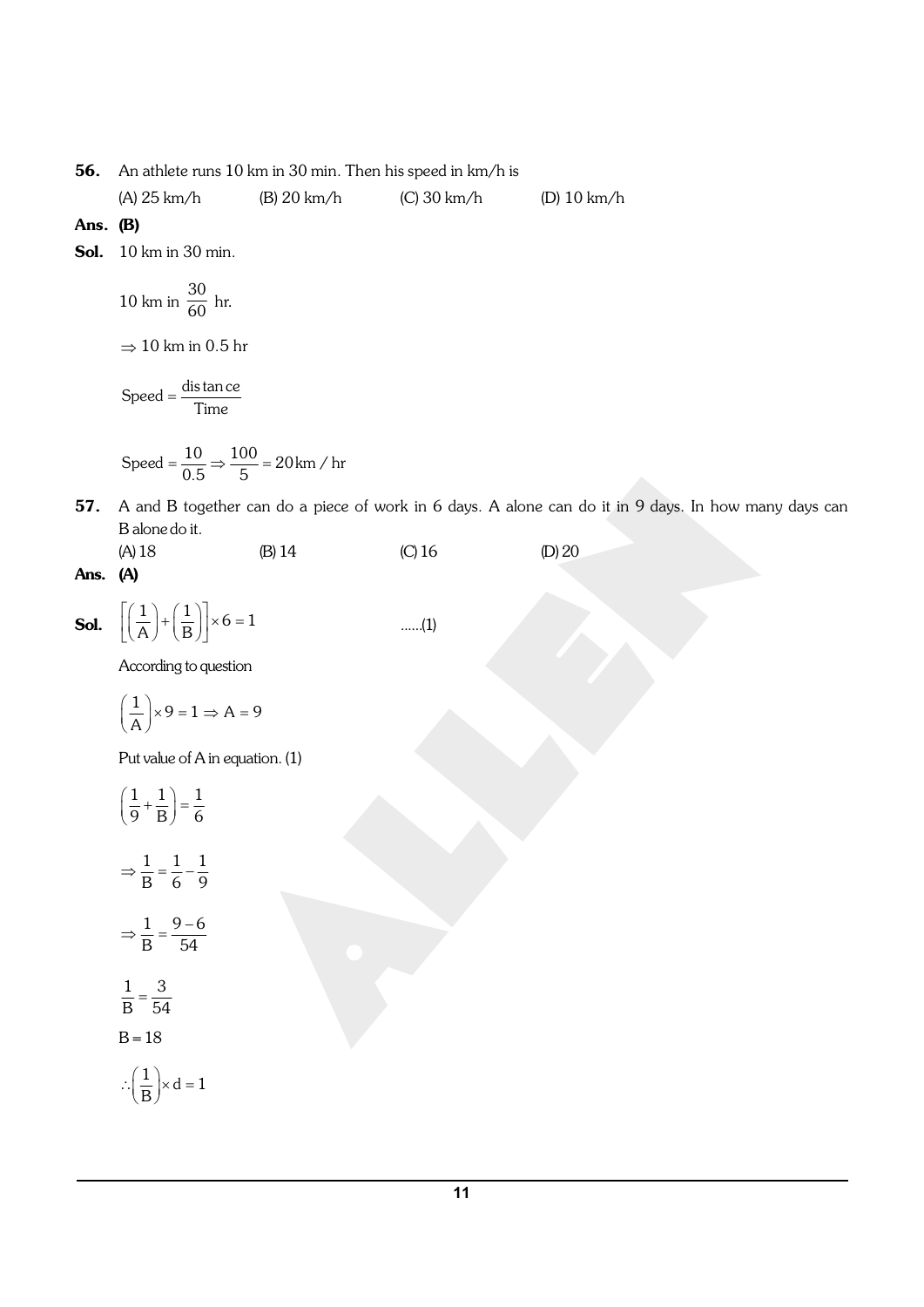$$
\frac{1}{18} \times d = 1
$$

 $d = 18$  days

- 58. It's 3 O' clock in a wrist watch. If the minute hand points towards North-East direction, then the hour hand will point towards which direction ?
- (A) South- West (B) North-West (C) South (D) South-East Ans. (D)

Sol.



### Direction : [Q.No. 59 to 62]

In a certain code, 'ca na da' means. 'how are you'; 'ta na co' means 'we are happy'; 'ta po da' means 'we and you'

59. Which is the code for 'happy'?

| $(A)$ ca | $(B)$ co |
|----------|----------|
| $(C)$ po | $(D)$ na |

#### Ans. (B)

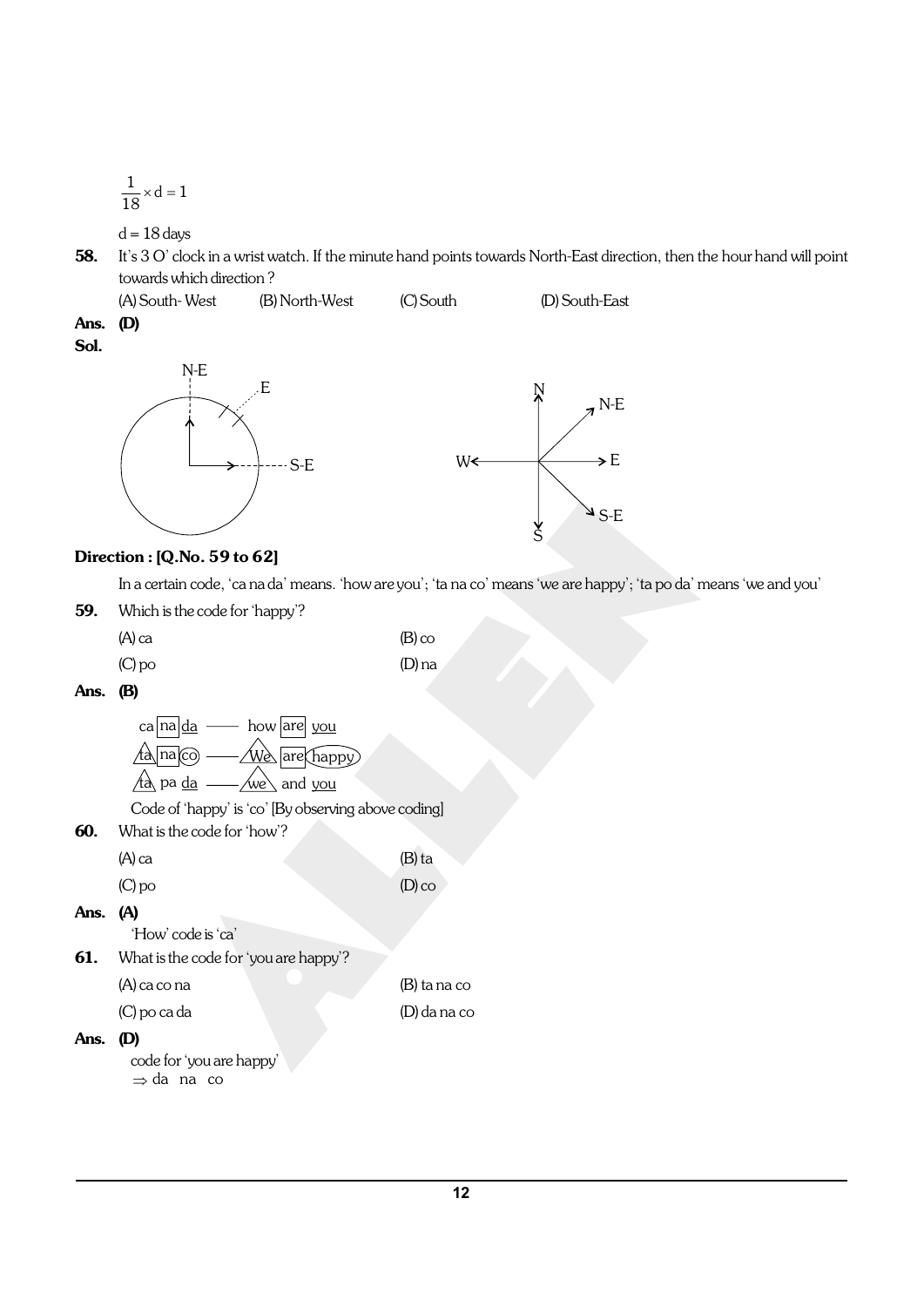| 62. | how you happy' will be coded as? |
|-----|----------------------------------|
|-----|----------------------------------|

| (A) po ca da | (B) ca da co   |
|--------------|----------------|
| (C) na da na | $(D)$ co ca po |

#### Ans. (B)

'How you happy'  $\Rightarrow$  ca da co

# Direction : Questions (63 to 64)

Find the missing numerical value in following questions.

![](_page_12_Figure_6.jpeg)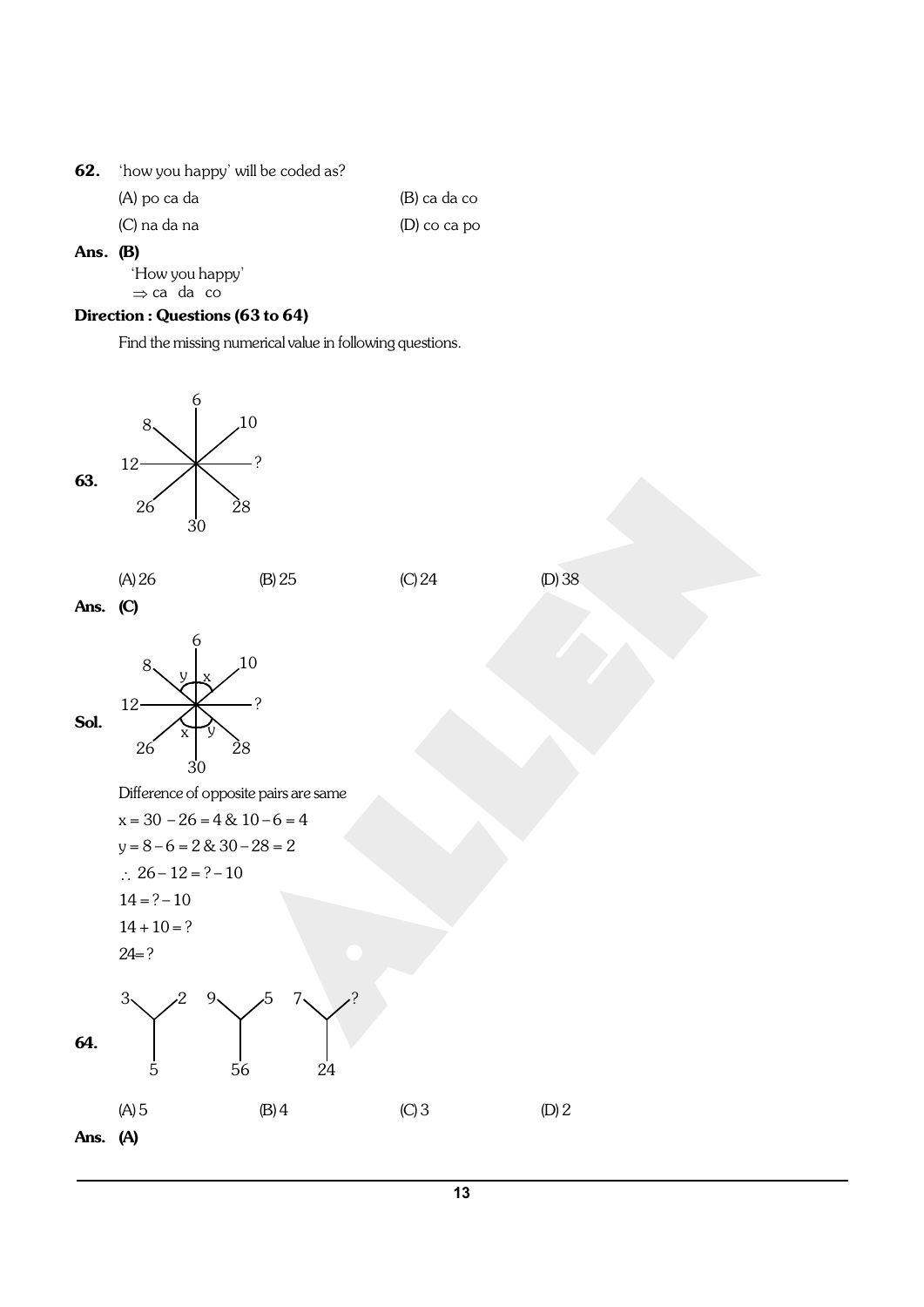| Sol.       | $3\checkmark$<br>$9\sqrt{ }$<br>2<br>5<br>56                | żЬ<br>7、<br>24                               |               |                                                                                        |
|------------|-------------------------------------------------------------|----------------------------------------------|---------------|----------------------------------------------------------------------------------------|
|            | $3^2 - 2^2 = 9 - 4 = 5$                                     |                                              |               |                                                                                        |
|            | $9^2 - 5^2 = 81 - 25 = 56$                                  |                                              |               |                                                                                        |
|            | $7^2 - ?^2 = 24$                                            |                                              |               |                                                                                        |
|            | $49 - ?^2 = 24$                                             |                                              |               |                                                                                        |
|            | $49 - 24 = ?^2$                                             |                                              |               |                                                                                        |
|            | $25 = ?^2$                                                  |                                              |               |                                                                                        |
|            | $\sqrt{25}$ = ?                                             |                                              |               |                                                                                        |
|            | $5 = ?$                                                     |                                              |               |                                                                                        |
| 65.        |                                                             |                                              |               | Arrange the following events in the order as they occur to form meaningful sequence.   |
|            | 1. Consultation,                                            | 2. Illness,                                  | 3. Treatment, | 4. Recovery                                                                            |
|            |                                                             | (A) 2, 1, 3, 4 (B) 3, 2, 1, 4 (C) 1, 2, 3, 4 |               | $(D)$ 3, 1, 2, 4                                                                       |
| Ans. (A)   |                                                             |                                              |               |                                                                                        |
| Sol.       | (2) Illness                                                 |                                              |               |                                                                                        |
|            | order (1) - Consultations                                   |                                              |               |                                                                                        |
|            | (3) Treetment                                               |                                              |               |                                                                                        |
|            | (4) Recovery                                                |                                              |               |                                                                                        |
| 66.        |                                                             |                                              |               | In a certain code, 'FISH' is written 'EHRG' how will 'JUNGLE' be written in that code? |
|            | (A) ITNFKD                                                  | (B) ITMFKD                                   | (C) IKMFKD    | (D) TIMFKD                                                                             |
| Ans. $(B)$ |                                                             |                                              |               |                                                                                        |
|            |                                                             |                                              |               |                                                                                        |
|            | <b>FISH</b>                                                 |                                              |               |                                                                                        |
| Sol.       | $\uparrow \uparrow \uparrow \uparrow +1$<br><b>EHRG</b>     |                                              |               |                                                                                        |
|            |                                                             |                                              |               |                                                                                        |
|            | <b>JUNGLE</b>                                               |                                              |               |                                                                                        |
|            | $\uparrow \uparrow \uparrow \uparrow \uparrow \uparrow + 1$ |                                              |               |                                                                                        |
|            | <b>ITMFKD</b>                                               |                                              |               |                                                                                        |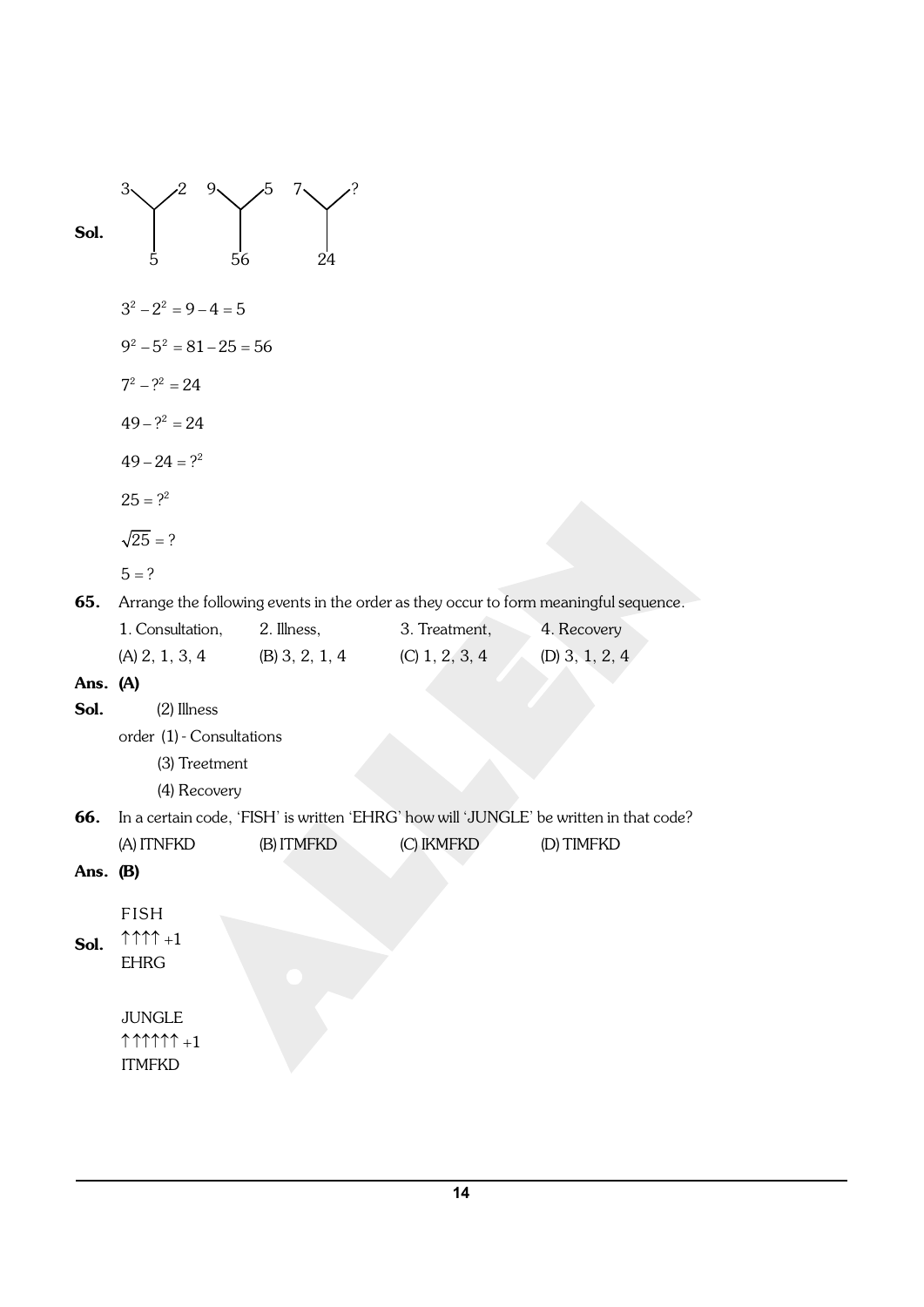|            | <b>67.</b> If 'A' denotes '+' 'B' denotes ' $\div$ ', 'C' dentoes '-', 'D' denotes ' $\times$ ', then                     |                                                         |           |                                                                                                      |  |
|------------|---------------------------------------------------------------------------------------------------------------------------|---------------------------------------------------------|-----------|------------------------------------------------------------------------------------------------------|--|
|            | $5 A 1 4 B 2 D 2 C 2 = ?$                                                                                                 |                                                         |           |                                                                                                      |  |
|            | $(A)$ 20                                                                                                                  | (B) 17                                                  | $(C)$ 19  | $(D)$ 16                                                                                             |  |
| Ans. $(B)$ |                                                                                                                           |                                                         |           |                                                                                                      |  |
|            | Sol. $5A14B2D2C2$                                                                                                         |                                                         |           |                                                                                                      |  |
|            | $5 + 14 \div 2 \times 2 - 2$                                                                                              |                                                         |           |                                                                                                      |  |
|            | $= 5 + 7 \times 2 - 2$                                                                                                    |                                                         |           |                                                                                                      |  |
|            | $= 5 + 14 - 2$                                                                                                            |                                                         |           |                                                                                                      |  |
|            | $=17$                                                                                                                     |                                                         |           |                                                                                                      |  |
| 68.        |                                                                                                                           | If $9 * 4 = 169$ , then what is the value of $14 * 1$ ? |           |                                                                                                      |  |
|            | (A) 144                                                                                                                   |                                                         | $(B)$ 169 |                                                                                                      |  |
|            | $(C)$ 125                                                                                                                 |                                                         | (D) 225   |                                                                                                      |  |
| Ans. $(D)$ |                                                                                                                           |                                                         |           |                                                                                                      |  |
| Sol.       | $9 * 4 = 169$                                                                                                             |                                                         |           |                                                                                                      |  |
|            | $\Rightarrow$ 9 + 4 = 13 then $13^2$ = 169                                                                                |                                                         |           |                                                                                                      |  |
|            |                                                                                                                           | $14 * 1 \Rightarrow 14 + 1 = 15$ then $15^2 = 225$      |           |                                                                                                      |  |
| 69.        |                                                                                                                           |                                                         |           | Divide Rs. 640 among A, B & C so that A have 30%, B have 45% & C have the rest. How much the C have? |  |
|            | (A) 160                                                                                                                   | (B) 232                                                 | (C) 212   | (D) 200                                                                                              |  |
| Ans. (A)   |                                                                                                                           |                                                         |           |                                                                                                      |  |
|            | <b>Sol.</b> C have 25 % of 640                                                                                            |                                                         |           |                                                                                                      |  |
|            | $\Rightarrow$ $\frac{1}{4} \times 640 = 160$                                                                              |                                                         |           |                                                                                                      |  |
|            |                                                                                                                           |                                                         |           |                                                                                                      |  |
| 70.        | 'A' is 3 years older than 'B' and 3 years younger to 'C', while 'B' & 'D' are twins. How many years is C older<br>than D. |                                                         |           |                                                                                                      |  |
|            | $(A)$ 06                                                                                                                  | (B) 07                                                  | $(C)$ 05  | $(D)$ 04                                                                                             |  |
| Ans. (A)   |                                                                                                                           |                                                         |           |                                                                                                      |  |
| Sol.       |                                                                                                                           | $A = B + 3$ ---- (i)                                    |           |                                                                                                      |  |
|            |                                                                                                                           | $A = C - 3$ -----(ii)                                   |           |                                                                                                      |  |
|            |                                                                                                                           | $B = D$ ---------- (iii)                                |           |                                                                                                      |  |
|            | On solving (i) (ii) & (iii)                                                                                               |                                                         |           |                                                                                                      |  |
|            |                                                                                                                           | $D + 3 = C - 3$                                         |           |                                                                                                      |  |
|            |                                                                                                                           | $\Rightarrow$ C – D = 6                                 |           |                                                                                                      |  |
|            | $\Rightarrow$ C is 6 years older than D.                                                                                  |                                                         |           |                                                                                                      |  |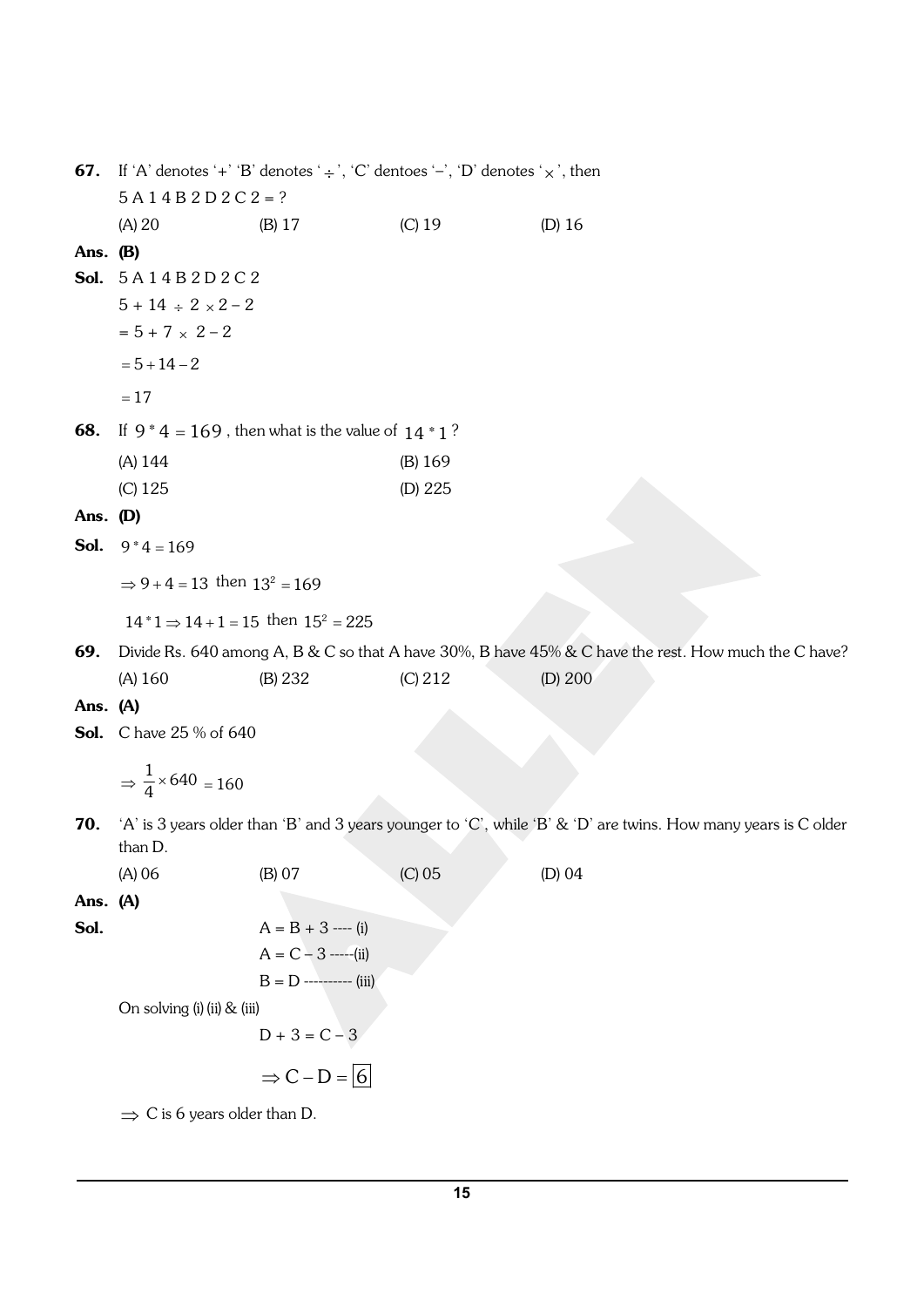| 71.        | $(1)$ Inward,                               | $(2)$ lon,                                              | $(3)$ Iodine,                   | $(4)$ Invite, | (5) Iodoform.                                                                                               |
|------------|---------------------------------------------|---------------------------------------------------------|---------------------------------|---------------|-------------------------------------------------------------------------------------------------------------|
|            | $(A)$ $(4)$ , $(1)$ , $(2)$ , $(5)$ , $(3)$ |                                                         | $(B)$ (4), (1), (3), (5), (2)   |               | $(C)$ $(1)$ , $(3)$ , $(2)$ , $(4)$ , $(5)$                                                                 |
|            | $(D)$ (5), (4), (1), (2), (3)               |                                                         |                                 |               |                                                                                                             |
| Ans. $(B)$ |                                             |                                                         |                                 |               |                                                                                                             |
| Sol.       |                                             | As per the dictionary, the arrangement are as follows : |                                 |               |                                                                                                             |
|            | (4) Invite                                  |                                                         |                                 |               |                                                                                                             |
|            | $(1)$ Inward                                |                                                         |                                 |               |                                                                                                             |
|            | (3) Iodine                                  |                                                         |                                 |               |                                                                                                             |
|            | (5) Iodoform                                |                                                         |                                 |               |                                                                                                             |
|            | $(2)$ Ion                                   |                                                         |                                 |               |                                                                                                             |
| 72.        |                                             | (1) Matter (2) Meal (3) Maze (4) Maximum (5) Mean       |                                 |               |                                                                                                             |
|            | $(A)$ $(2)$ , $(3)$ , $(5)$ , $(4)$ , $(1)$ |                                                         | $(B)$ (1), (4), (2), (5), k (3) |               | $(C)$ $(1)$ , $(4)$ , $(3)$ , $(2)$ , $(5)$                                                                 |
|            | $(D)$ (4), (1), (3), (2), (5)               |                                                         |                                 |               |                                                                                                             |
| Ans. $(C)$ |                                             |                                                         |                                 |               |                                                                                                             |
| Sol.       |                                             | As per the dictionary, the arrangment are as follows :  |                                 |               |                                                                                                             |
|            | (1) Matter                                  |                                                         |                                 |               |                                                                                                             |
|            | (4) Maximum                                 |                                                         |                                 |               |                                                                                                             |
|            | $(3)$ Maze                                  |                                                         |                                 |               |                                                                                                             |
|            | $(2)$ Meal                                  |                                                         |                                 |               |                                                                                                             |
|            | $(5)$ Mean                                  |                                                         |                                 |               |                                                                                                             |
| 73.        |                                             |                                                         |                                 |               | If the digits of number 6492758 are written in ascending order, then how many digits will remain unchanged. |
|            | $(A)$ one                                   | $(B)$ two                                               | $(C)$ none                      | (D) three     |                                                                                                             |
| Ans. $(B)$ |                                             |                                                         |                                 |               |                                                                                                             |
|            |                                             |                                                         |                                 |               |                                                                                                             |
| Sol.       | 6492758                                     |                                                         |                                 |               |                                                                                                             |
|            | 2456789                                     |                                                         |                                 |               |                                                                                                             |

## Direction : [Q. 71 – 72] Arrange the given words as they occur in the dictionary.

![](_page_15_Figure_2.jpeg)

![](_page_15_Figure_3.jpeg)

74. Which letter represents the Artists who are doctors and dancers only.

 $(A) A$  (B) D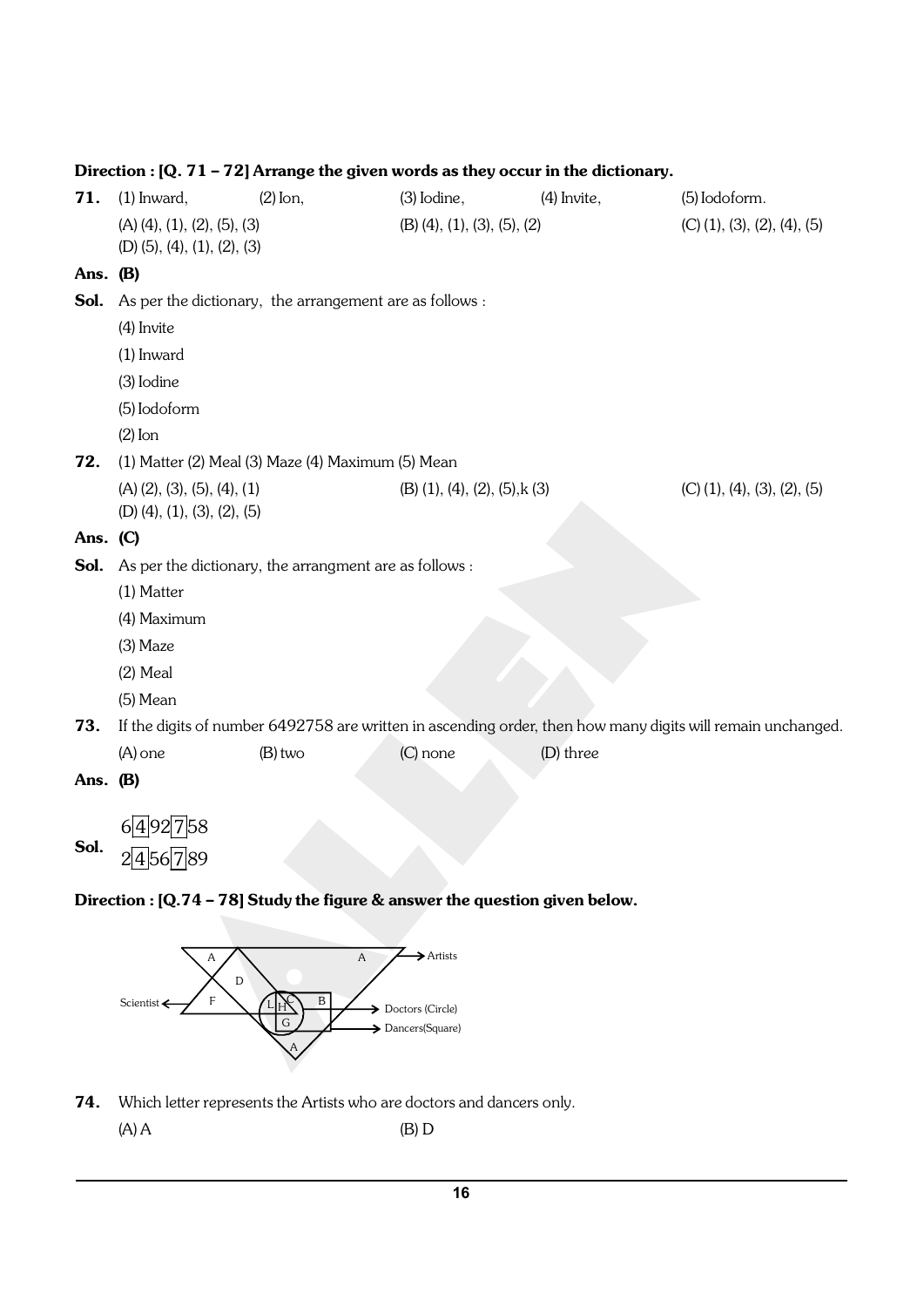|            | $(C)$ G                                                                                                                              |                                                                             | (D) H           |                                                                                            |
|------------|--------------------------------------------------------------------------------------------------------------------------------------|-----------------------------------------------------------------------------|-----------------|--------------------------------------------------------------------------------------------|
| Ans. (C)   |                                                                                                                                      |                                                                             |                 |                                                                                            |
| Sol.       | It is clear from the figure.                                                                                                         |                                                                             |                 |                                                                                            |
| 75.        |                                                                                                                                      | Which letter represents the Artists who are neither scientists nor doctors? |                 |                                                                                            |
|            | $(A)$ A and B                                                                                                                        |                                                                             | $(B)$ A and L   |                                                                                            |
|            | $(C)$ B and G                                                                                                                        |                                                                             | $(D)$ L and H   |                                                                                            |
| Ans. (A)   |                                                                                                                                      |                                                                             |                 |                                                                                            |
| Sol.       | It is clear from the figure.                                                                                                         |                                                                             |                 |                                                                                            |
| 76.        |                                                                                                                                      | Which letter represents the Artists who are dancers as well doctors only.   |                 |                                                                                            |
|            | $(A)$ A and D                                                                                                                        |                                                                             | $(B)$ C and G   |                                                                                            |
|            | $(C)$ C and D                                                                                                                        |                                                                             | $(D)$ G and $H$ |                                                                                            |
| Ans. $(B)$ |                                                                                                                                      |                                                                             |                 |                                                                                            |
| Sol.       | It is clear from the figure.                                                                                                         |                                                                             |                 |                                                                                            |
| 77.        |                                                                                                                                      |                                                                             |                 | Which letter represents the Artists who are neither doctors nor scientists nor dancers?    |
|            | $(A)$ A                                                                                                                              | $(B)$ D                                                                     | (C) F           | $(D)$ G                                                                                    |
| Ans. (A)   |                                                                                                                                      |                                                                             |                 |                                                                                            |
| Sol.       | It is clear from the figrue.                                                                                                         |                                                                             |                 |                                                                                            |
| 78.        |                                                                                                                                      | Which letter represents the scientists only.                                |                 |                                                                                            |
|            | $(A)$ B                                                                                                                              | $(B)$ D                                                                     | (C) F           | $(D)$ $L$                                                                                  |
| Ans. $(C)$ |                                                                                                                                      |                                                                             |                 |                                                                                            |
| Sol.       | It the clear from the figure.                                                                                                        |                                                                             |                 |                                                                                            |
| 79.        | A class of boys stands in a single line. One boy is nineteenth in order from both the ends. How many boys are<br>there in the class. |                                                                             |                 |                                                                                            |
|            | (A) 27                                                                                                                               | (B) 37                                                                      | $(C)$ 38        | $(D)$ 39                                                                                   |
| Ans. $(B)$ |                                                                                                                                      |                                                                             |                 |                                                                                            |
|            | <b>Sol.</b> Number of boys                                                                                                           | $= 19 + 19 - 1$                                                             |                 |                                                                                            |
|            |                                                                                                                                      | $= 38 - 1$                                                                  |                 |                                                                                            |
|            |                                                                                                                                      | $= 37$                                                                      |                 |                                                                                            |
| 80.        |                                                                                                                                      |                                                                             |                 | In the following series, how many pairs of successive numbers have a difference of 2 each? |
|            |                                                                                                                                      | 64122874215386217141                                                        |                 |                                                                                            |
|            | $(A)$ Four                                                                                                                           | (B) Five                                                                    | $(C)$ Six       | (D) Seven                                                                                  |
| Ans. $(A)$ |                                                                                                                                      |                                                                             |                 |                                                                                            |
|            |                                                                                                                                      |                                                                             |                 |                                                                                            |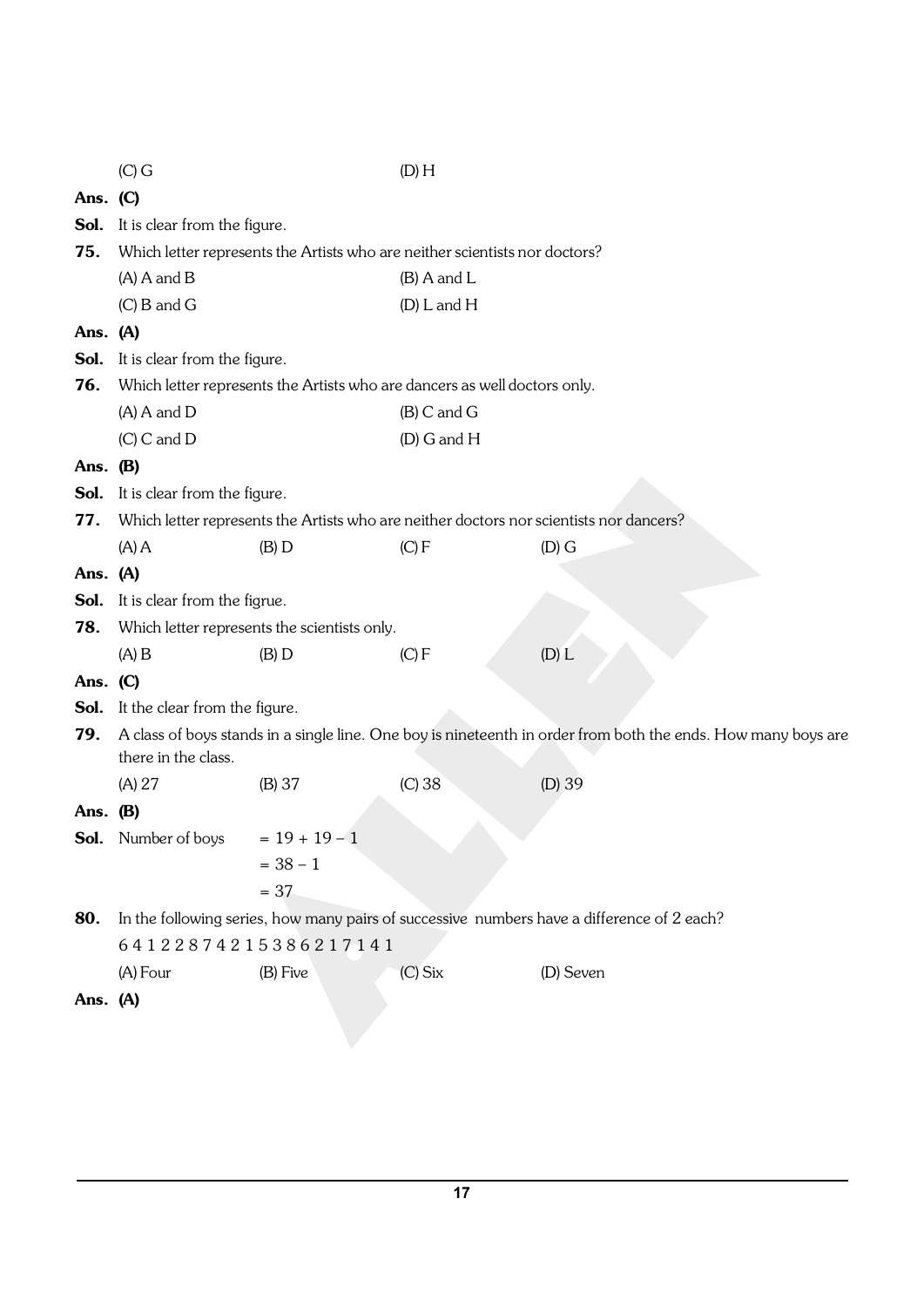#### Sol. The pairs are :

64; 42; 53; 86

#### Direction : [Q. 81 – 90] Choose the odd figure out of the given.

![](_page_17_Figure_3.jpeg)

#### Ans. (D)

Sol. In the figure (D), Both arrow and dot are situated on one line.

![](_page_17_Figure_6.jpeg)

#### Ans. (C)

Sol. Total no of lines are 7 in the remaining three figures except(C).

![](_page_17_Figure_9.jpeg)

#### Ans. (B)

Sol. All three lines are parallel in the remaining three figures except(B).

![](_page_17_Figure_12.jpeg)

#### Ans. (C)

Sol. All the figures except(C) have inwards arrow.

![](_page_17_Figure_15.jpeg)

#### Ans. (C)

Sol. In all the figures except (C),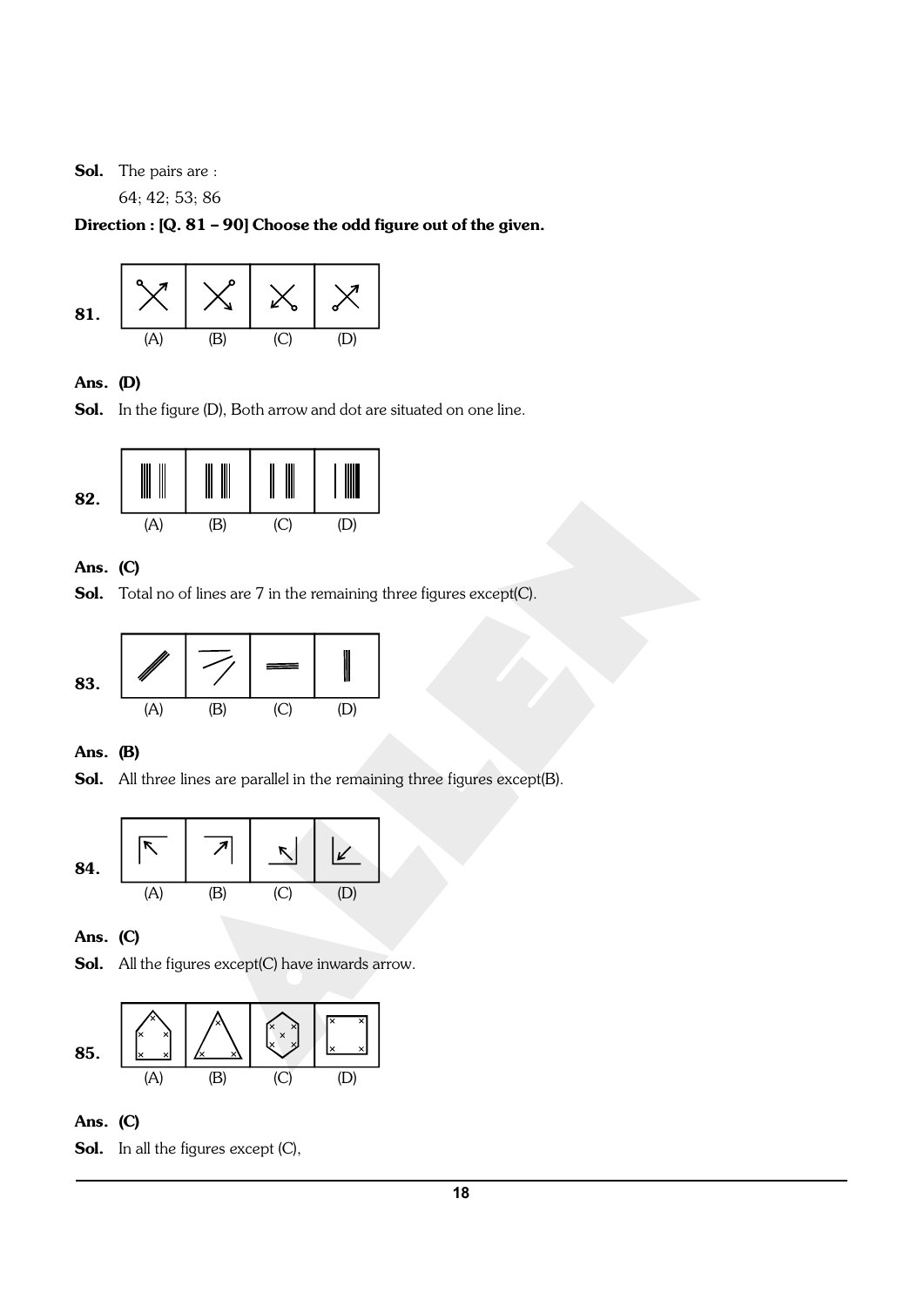No of cross = No of vertices except(3)

![](_page_18_Figure_1.jpeg)

Ans. (A)

Sol. In all except(A), identical figures are there.

![](_page_18_Figure_4.jpeg)

#### Ans. (A)

Sol. In all figures except(A), letters and its correspoding positions are there.

![](_page_18_Figure_7.jpeg)

### Ans. (D)

![](_page_18_Figure_9.jpeg)

![](_page_18_Figure_10.jpeg)

The above pattern follows in all options except (D).

![](_page_18_Figure_12.jpeg)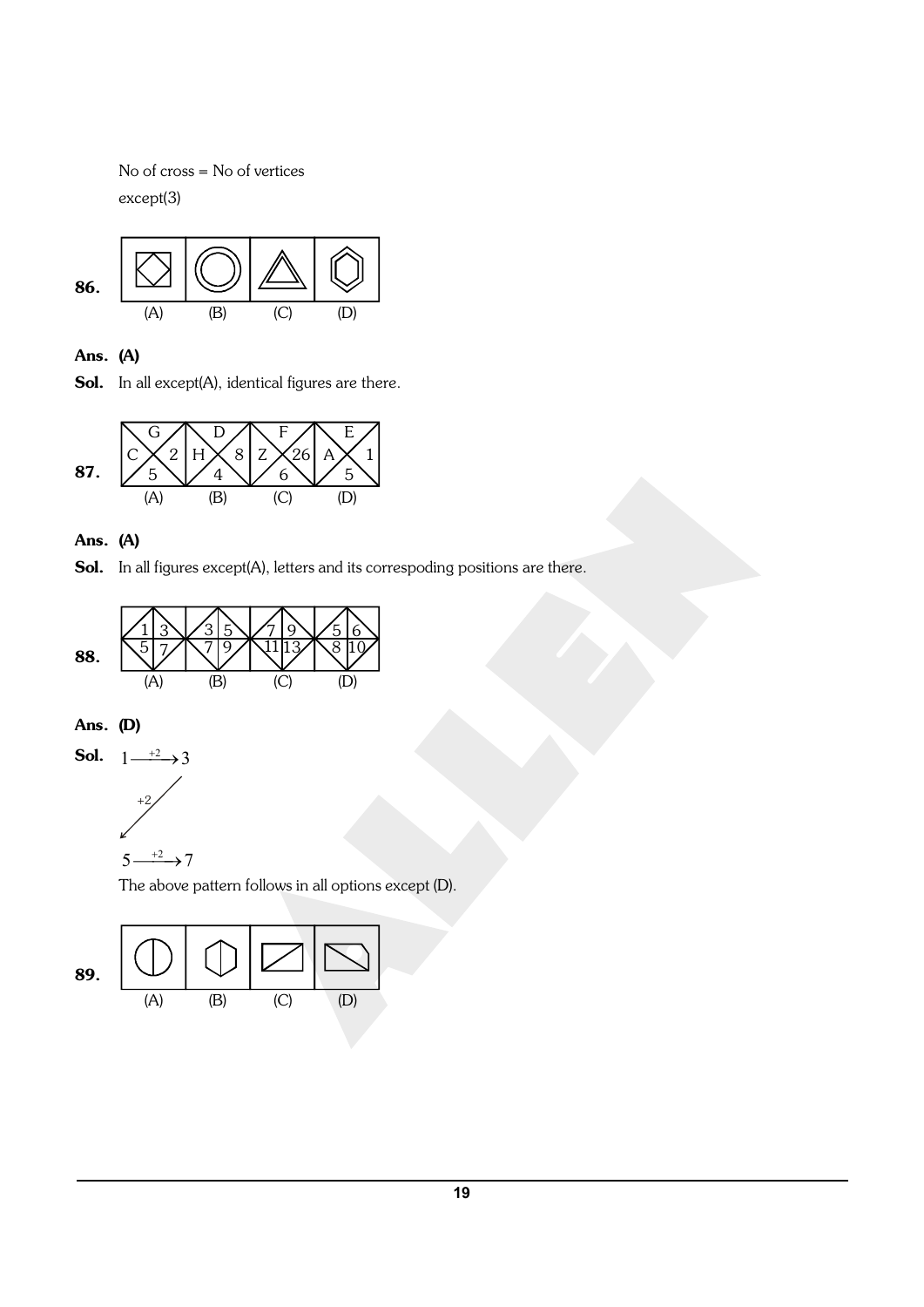#### Ans. (D)

Sol. except (D), in all the figures lines divides the figures in identical shapes.

![](_page_19_Figure_2.jpeg)

Ans. (C)

Sol. except (C), in all the figures lines divides the figures in identical shapes.

Direction : [Q. No. 91 to 95] Study the following information and answer the given questions.

- i) B and E are good in Dramatics & computer Science
- ii) A and B are good in Computer Sc. and Physics
- iii) A, D and C are good in Physics and History
- iv) C and A are good in Physics & Mathematics
- v) D and E are good in History and Dramatics

|   | Dramatics | Computer Science |  | Physics History Mathematics |
|---|-----------|------------------|--|-----------------------------|
| A |           |                  |  |                             |
| Β |           |                  |  |                             |
| C |           |                  |  |                             |
| D |           |                  |  |                             |
| E |           |                  |  |                             |

- 91. Who is good in Physics, History & Dramatics?
	- $(A) A$  (B) B
	- $(C) D$  (D) E
- Ans. (C)
- Sol. D is good in Physics, History & Dramatics.
- 92. Who is good in Phyiscs, History & Mathematics, but not in Computer Science?
	- $(A) A$  (B) B
		- (C) C (D) D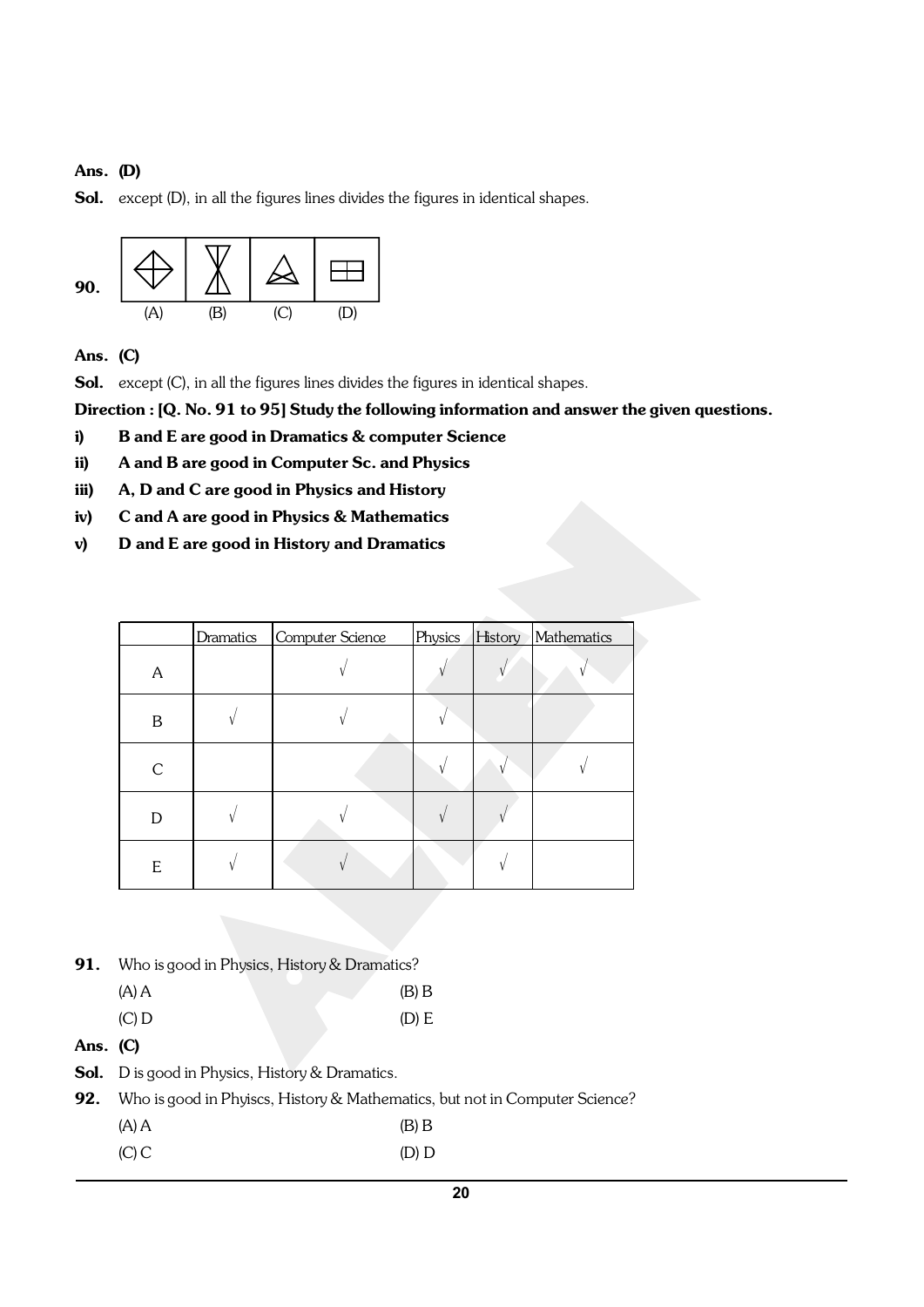| Ans. $(C)$ |                                                                                          |         |  |  |
|------------|------------------------------------------------------------------------------------------|---------|--|--|
| Sol.       | C is good in Physics, History & Mathematics but not in Computer Science.                 |         |  |  |
| 93.        | Who is good in Computer Science, History and Dramatics?                                  |         |  |  |
|            | $(A)$ A                                                                                  | $(B)$ B |  |  |
|            | $(C)$ C                                                                                  | (D) E   |  |  |
| Ans. $(D)$ |                                                                                          |         |  |  |
| Sol.       | E is good in Computer Science, History & Dramatics.                                      |         |  |  |
| 94.        | Who is good in History, Physics, Computer Science and Mathematics?                       |         |  |  |
|            | $(A)$ A                                                                                  | $(B)$ B |  |  |
|            | $(C)$ C                                                                                  | $(D)$ D |  |  |
| Ans. $(A)$ |                                                                                          |         |  |  |
| Sol.       | A is good in History, Physics, Computer Science & Mathematics.                           |         |  |  |
| 95.        | Who is good in Physics, Dramatics & Computer Science?                                    |         |  |  |
|            | $(A)$ A                                                                                  | $(B)$ B |  |  |
|            | $(C)$ D                                                                                  | (D) E   |  |  |
| Ans. $(B)$ |                                                                                          |         |  |  |
|            | <b>Sol.</b> B is good in Physics, Dramatics & Computer Science.                          |         |  |  |
|            | Direction : [Q. No. 96 to 98] Find the missing number from among the given alternatives. |         |  |  |

![](_page_20_Figure_1.jpeg)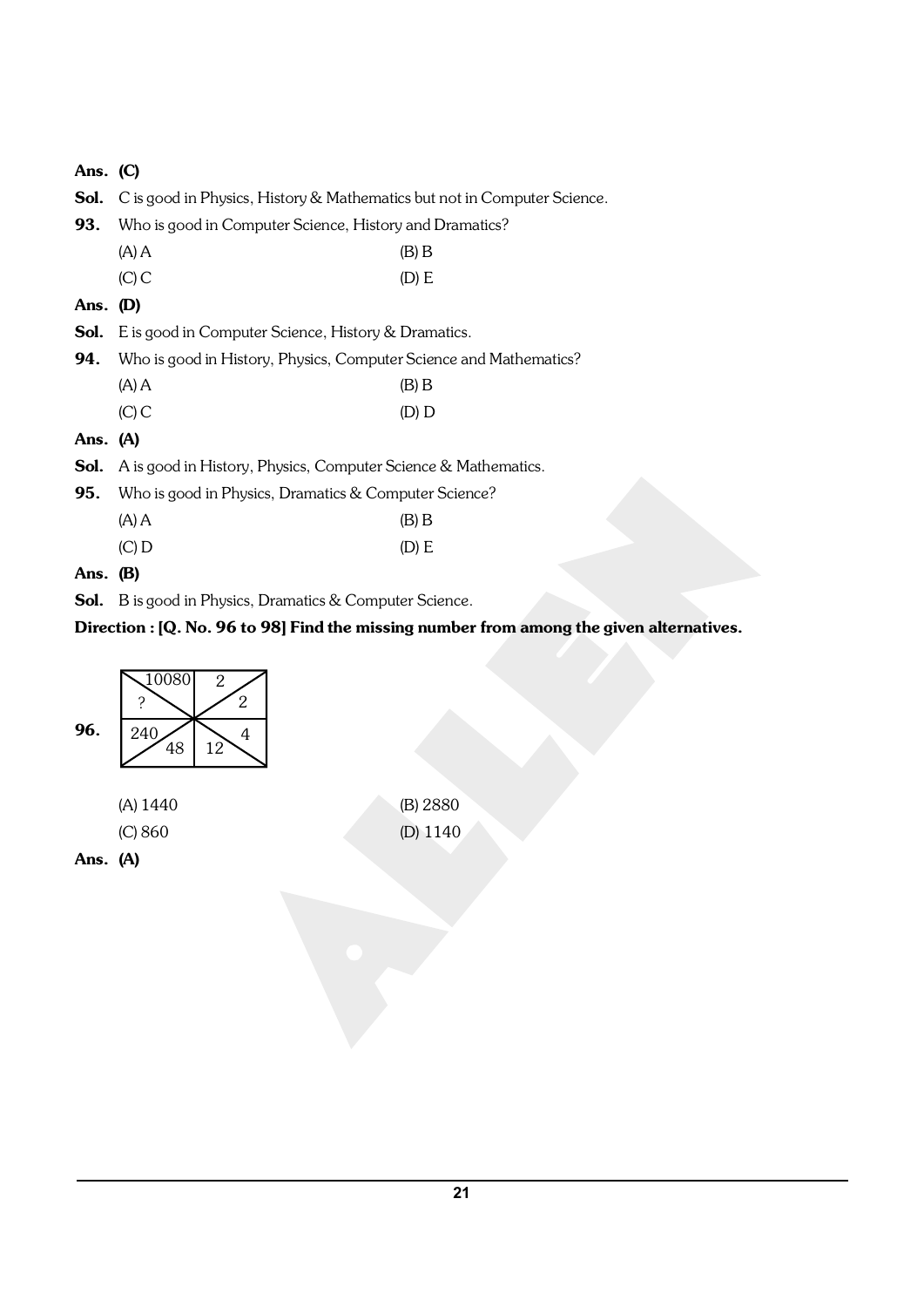![](_page_21_Figure_0.jpeg)

![](_page_21_Figure_1.jpeg)

![](_page_21_Figure_2.jpeg)

![](_page_21_Figure_3.jpeg)

**Sol.**  $5 \times 4 \times 6 = 120$  $6 \times 5 \times 7=210$  $4 \times 8 \times 10 = 320$ 

![](_page_21_Figure_5.jpeg)

![](_page_21_Figure_6.jpeg)

 $(A) 3$  (B) 6 (C) 18 (D) 2

Sol.

? 5 14 10  $7 \mid 9$ 

> opposite number is doubled.  $\therefore$  9× $\times$  2 = 18

Direction : [Q. No. 99 - 100] In each of the following questions; find out which of the answer figure complete the matrix.

#### 99. Question Figure